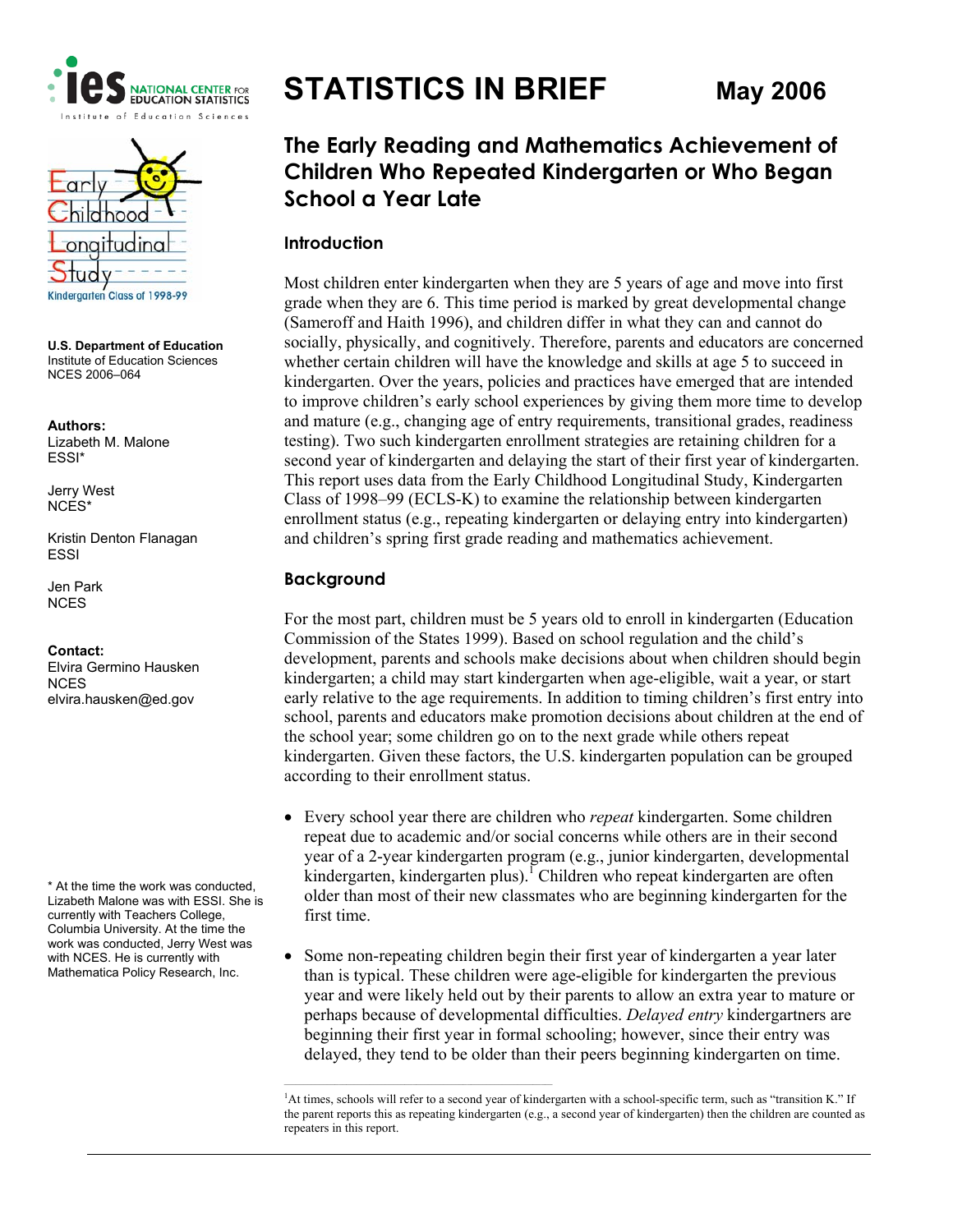• The majority of kindergartners (88 percent) begin formal schooling when they are old enough according to age requirements for their school or school district. These firsttime, *on-time* kindergartners tend to be born in the months that usually define age eligibility (e.g., the children are five years of age by September, October, November, or December, depending on the cut-off of the state) but could also include children who just missed most schools' or districts' age cut-off for the previous year (meaning, these children may be slightly older than their classmates, but are still considered first-time, on-time kindergartners).

Both repeat (retention) and delayed entry practices are largely grounded in the belief that more time will allow children to arrive better prepared for school academically and socially (Ilg and Ames 1965; Kundert, May, and Brent 1995). For example, if kindergarten children do not achieve the knowledge, skills, and social maturity deemed necessary for first grade, attending a second year of kindergarten will allow them time to gain these skills. This is done in hopes that retaining them in kindergarten will prevent later school failure without negative social consequences (Dennebaum and Kulberg 1994; Shepard 1989). Some parents choose to delay their child's entry to kindergarten so that they will perhaps have an advantage over their on-time, younger classmates (Meisels 1992; Shepard and Smith 1988).

The effectiveness of these practices, retention in particular, however, has been called into question (Dennebaum and Kulberg 1994; Kundert, May, and Brent 1995; Reynolds 1992). Some research has shown kindergarten repeaters perform worse in their second year of kindergarten than promoted peers who were recommended for retention in kindergarten (Dennebaum and Kulberg 1994), perform no differently than delayed-entry children later in school (e.g., second and fifth grade) (Kundert, May, and Brent 1995), and perform worse in reading and mathematics in fourth grade (Reynolds 1992). Other researchers suggest retention may have short-term benefits. Children appear to make larger cognitive gains in the year

they repeat as compared to their first year through a grade (e.g., first-grade retention as studied by Alexander, Entwisle, and Dauber 1994). Recently, a review of the existing research note the need for future research that considers child and program characteristics when evaluating outcomes of retention and delayed entry practices (Jimerson 2001). These research findings have led many investigators to draw competing and even conflicting conclusions regarding grade retention and delayed entry.

## *Types of Comparisons*

Conclusions depend on one's perspective on the practice's intended purpose (e.g., delaying for advantage versus retaining to allow the child to reach grade level achievement). The research on kindergarten retention and delayed entry usually takes one of two approaches—*same age* versus *same grade* comparisons. *Same age* comparisons examine the performance of retained or delayedentry children relative to "promoted" peers of the same age (i.e., in a different grade). *Same grade* comparisons investigate how retained or delayed-entry children are performing relative to their peers in the same grade. For example, one study, using both the *same age* and *same grade* approach, found that retaining children or holding them out a year does not produce lasting academic advantages, and retaining children may have potentially negative social consequences (Dennebaum and Kulberg 1994). Since these children perform no differently than children who are promoted or their current classmates, the study's authors concluded that retention and delayed entry practices should be discontinued. In another example, using the *same age* approach, researchers found that children who repeat a grade or whose entry is delayed perform similar to their on-time classmates and promoted peers, albeit 1 year later. In this case, researchers interpreted their findings as support for the effectiveness of these practices (Alexander, Entwisle, and Dauber 1994).

This report uses the *same grade* approach. The *same grade* approach allows comparisons to children's current classmates with whom they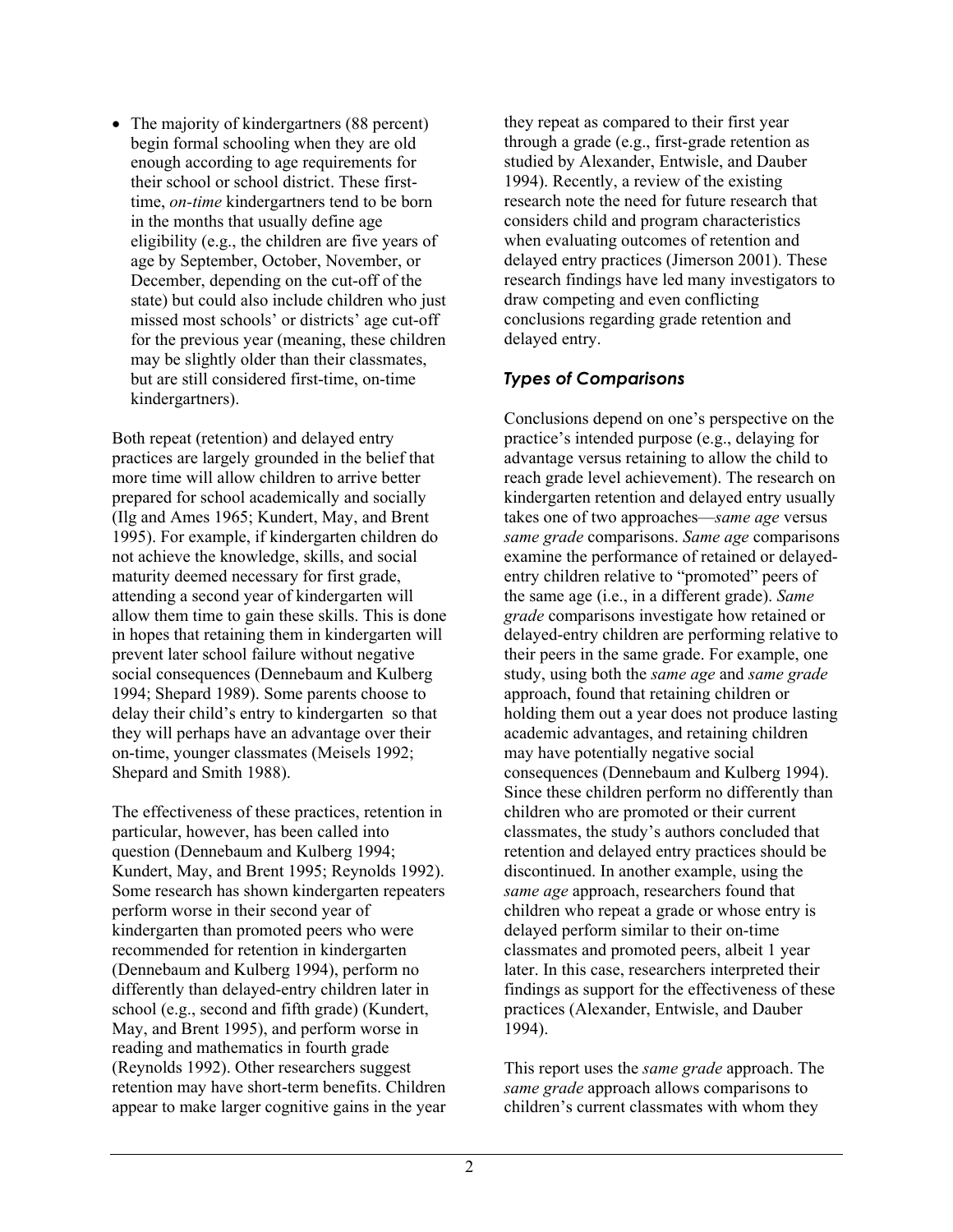will most likely spend future school years. This permits conclusions concerning the retained or delayed entry child's mastery of material for a given grade level as compared to the majority. The *same grade* approach can also be used to compare children to how their promoted peers did the year previously. If children who repeat kindergarten or whose entry is delayed perform similarly to promoted peers, this provides information on their achievement relative to a grade before moving on. Comparing children to promoted peers in another grade (i.e., *same age* approach) does not provide information on how well children mastered current grade skills.

*Same grade* comparisons may be more appropriate than *same age* comparisons because they focus on achievement for the same type of material, but these comparisons still have limitations. In this approach, the children being compared are no longer the same age. The child repeating kindergarten or whose entry is delayed is generally 1 year older than his/her current classmates and generally 1 year older than their promoted peers *were* in the previous year when in that grade. The retained child has also had 2 years of exposure to the kindergarten setting and educational materials. Findings using this approach tend to find short- term benefits for retention (e.g., higher performance), with benefits diminishing over time (Peterson, DeGracie, and Ayabe 1987).

This report takes a *same grade* approach by comparing children who repeat kindergarten and children whose entry is delayed to their classmates who are entering kindergarten for the first time, on time (i.e., when age-eligible).

## **Research Questions**

This report is framed around the following research questions:

- How prevalent is kindergarten retention? How prevalent is the practice of delayed kindergarten entry?
- Do children in these different enrollment groups vary in terms of child and family

characteristics (i.e., sex, age at time of assessment, children's race/ethnicity, presence of a diagnosed developmental difficulty, family poverty status, parental education, preschool experience, and kindergarten program type (i.e., half-day or full-day))?

• What is the relationship between children's kindergarten enrollment status and children's first grade reading and mathematics achievement?

## **Data Source**

The ECLS-K is a nationally representative sample of approximately 21,000 children who entered kindergarten in the fall of 1998. The sample reflects all children in kindergarten in the fall of 1998, including children from various racial/ethnic and language backgrounds, children entering kindergarten for the first time, and those repeating kindergarten. Sampling for the ECLS-K was based on a dual frame, multi-stage sampling design. The first stage of sampling involved the selection of 100 primary sampling units (PSU, counties or groups of counties) from a national sample of PSUs. Schools with kindergarten programs were then selected within the PSUs, and children were sampled from the selected schools.

Estimates in this report refer to children who were in kindergarten in the fall of 1998, who were promoted to first grade in the fall of  $1999<sup>1</sup>$ and since the main dependent variables of interest are reading and mathematics achievement, all children who received the English direct reading and mathematics

1

<sup>&</sup>lt;sup>1</sup>As initially planned, the ECLS–K followed children in from the 1998-99 school year through the 2003-04 school year, no matter the grade they were in. Most children stayed on grade level (e.g., kindergarten in 1998-99; first grade in 1999-2000); however some children were retained and some skipped a grade. To keep the sample consistent across all analyses presented in this report, this report uses the sample of children in kindergarten in 1998-99 and who were promoted to first grade in 1999-00 (approximately 95 percent of the sample of kindergartners went on to first grade in 1999-00). It should also be noted that children who entered kindergarten early for their age in the fall of 1998 are not included in this report (given their small number (2 percent) and this report's focus of comparing children who entered on time, were retained, and those who were delayed).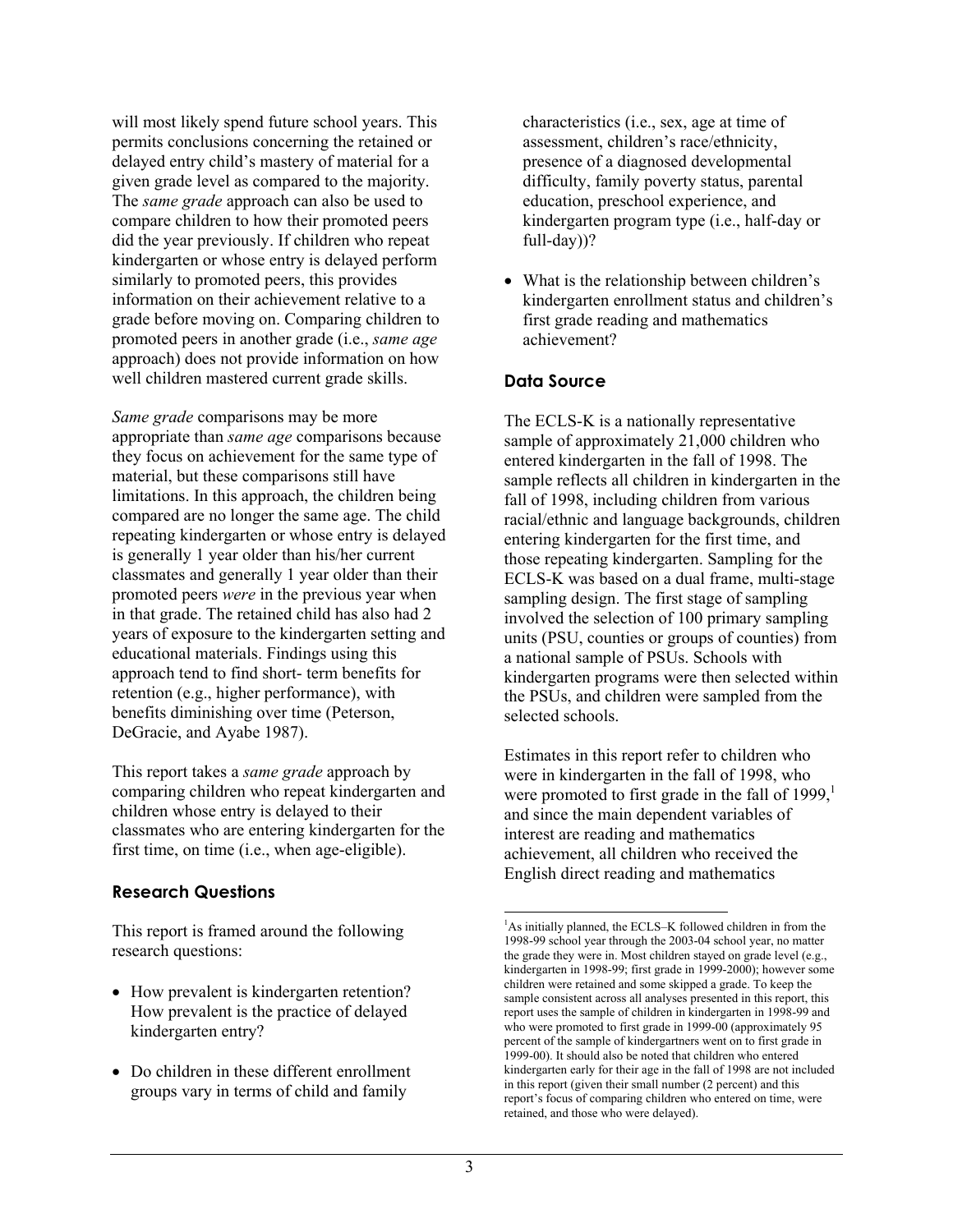assessment in the fall of kindergarten, spring of kindergarten, and spring of first grade.<sup>2</sup>

#### **Findings**

Findings are presented according to the research questions. For more information on the statistical approaches utilized in this report, please see the *Methodology and Technical Notes* section.

#### *Prevalence*

In the fall of 1998, 5 percent of all children in kindergarten were repeating kindergarten, and 6 percent were attending kindergarten for the first time even though they were age-eligible to do so a year earlier (i.e., delayed entry) (data not shown in tables) (figure 1). $3$ 

#### **Figure 1. Percent of children, by kindergarten enrollment status: Fall 1998**



NOTE: Detail may not sum to totals because of rounding.

l

<sup>&</sup>lt;sup>2</sup>As mentioned, the ECLS–K sample reflects all children in kindergarten in the fall of 1998; this includes children from all backgrounds and all languages in the United States. Information was collected from children, their parents, teachers, and schools no matter their language background. However, this report uses information from the direct child assessment. The ECLS–K direct child reading assessment was administered in English. To be sensitive to the needs and capabilities of all children in the sample, an English language proficiency screener was administered if the school records indicated that the child's primary language was not English. If it was determined that a child was not English language proficient, the child was not administered the direct reading and mathematics assessment. Therefore, children who were not English proficient at kindergarten entry are not included in this analysis.

<sup>&</sup>lt;sup>3</sup>Prevalence estimates are based on the weighted statistics from the analytic sample created for this report.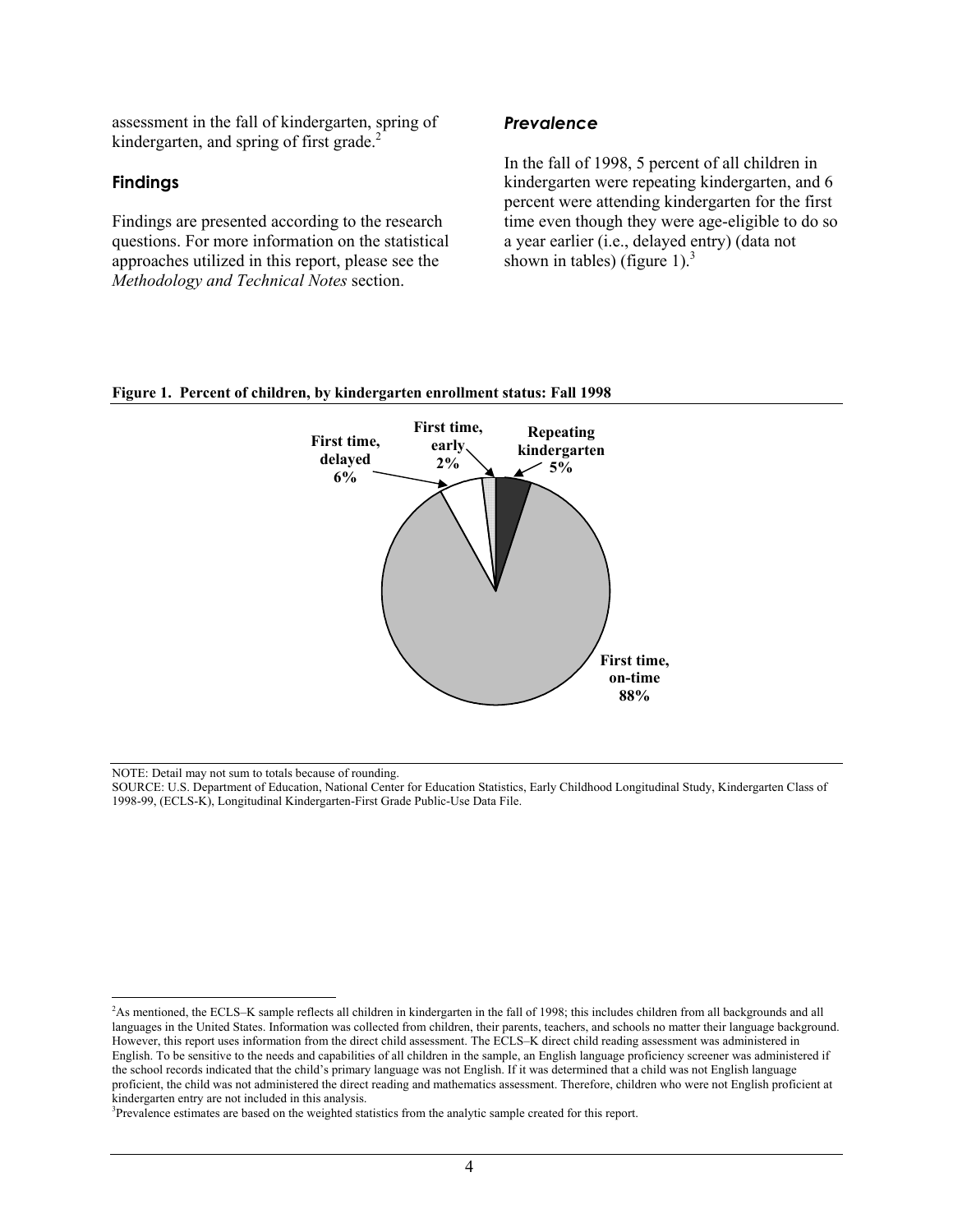#### *Difference in Enrollment Status by Child and Family Characteristics*

Children who *repeated* kindergarten are less likely to have attended preschool the year prior to kindergarten (63 versus 71 percent) than children who entered kindergarten on time (table 1). Children who repeated kindergarten compared to children who began on time are more likely to be male (66 versus 49 percent); more likely to have diagnosed developmental difficulties by the end of first grade (22 versus 9 percent); more likely to live in a family considered to be in poverty (19 versus 11 percent); and more likely to have parents with less than a high school education (17 versus 7 percent). They are also more likely than children who entered on time to be in full-day kindergarten programs during their retention year (i.e., second year of kindergarten) (73 versus 56 percent). These findings are consistent with previous research (Zill, Loomis, and West 1997). While earlier research suggests that children who repeat kindergarten may be more likely to be racial/ethnic minorities, the current analyses found detected no differences in the extent to which Black children were represented among repeaters compared with the on-time group (table 1).  $4,5$ 

Children whose kindergarten entry was *delayed*  are more likely than children who started on time to be male (60 versus 49 percent); more likely to be White (72 versus 64 percent) (consistent with earlier findings in Zill, Loomis, and West 1997); and are less likely to have attended preschool the year prior to kindergarten (65 versus 71 percent) (table 1). They are more likely than children who began kindergarten on time to have parents with a bachelor's degree or higher (38 versus 31 percent) (table 1). Previous literature has suggested income differences (Meisels 1992), but the current analyses suggests no difference by poverty status between children whose kindergarten entry was delayed and their

l

classmates who entered kindergarten on time. There was no difference detected for delayedentry children when compared to on-time children by whether a child had a developmental difficulty.

## *Association of Enrollment Status to Children's Spring First Grade Reading and Mathematics Achievement*

To investigate the relationship between enrollment status and achievement beyond what may be explained by certain child and family characteristics, the analysis included a series of linear regressions using the characteristics found in table 1 and children's fall kindergarten achievement as control variables,<sup>6</sup> with enrollment status as the explanatory variable and reading and mathematics achievement as the outcome variables.<sup>7</sup>

Much of the literature and discussion surrounding retention and delayed school entry concerns their effects on children's achievement and development beyond the first year after retention or delayed entry (Peterson, DeGracie, and Ayabe 1987; Shepard and Smith 1988). Therefore, this part of the analysis focuses on children's spring first grade achievement by their kindergarten enrollment status. Achievement is measured by children's overall scale scores and three specific skills in reading and mathematics at the end of first grade.<sup>8</sup>

In reading, children who *repeated* kindergarten

<sup>&</sup>lt;sup>4</sup>In bivariate analysis of ECLS-K data a substantive difference means a difference of 5 percentage points or more between compared groups.

<sup>5</sup> When interpreting potential racial/ethnic differences, it should be kept in mind that the analytic sample was constrained to children assessed in English, reducing the number of Hispanic and Asian Pacific Islander children included in the analysis.

<sup>1</sup> 6 Over 90 percent of children were assessed in a 2-month period at each data collection. Therefore, date of assessment was not included as a control variable in this analysis.

<sup>&</sup>lt;sup>7</sup>The regression analyses are intended to show how the variables of interest for this study interact in a multivariate setting. Readers should not draw causal inferences from the regression results in this report, since apparent relationships can change based on the particular independent variables examined. Also, the current study does not allow the examination of how delayed-entry children would have performed in kindergarten one year earlier when they were eligible to start school.

 ${}^{8}$ The ECLS–K cognitive battery was designed as a kindergartenfirst grade assessment. As the present analyses focuses on first grade achievement, this report examines only those specific reading and mathematics skills that the majority of children tend to acquire across the first grade year (i.e., ending sounds, sight words, words in context, ordinality, addition/subtraction, and multiplication/division).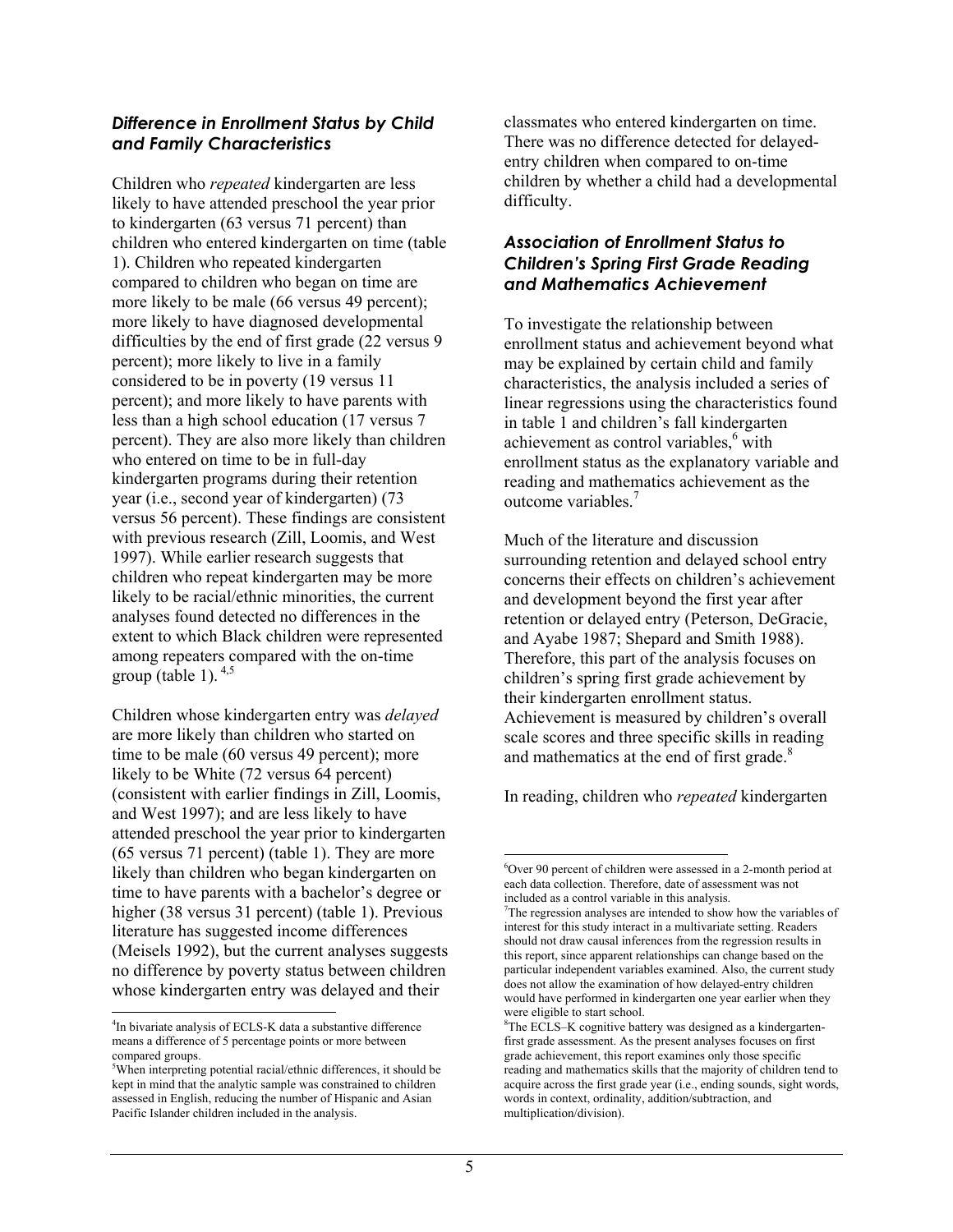are behind their classmates who began kindergarten on time by the end of first grade. When such factors as children's initial achievement, sex, age, family poverty status, and kindergarten program type (e.g., full-day) are controlled,<sup>9</sup> children who repeated kindergarten demonstrate lower overall reading knowledge and skills (table 3). Children who repeated kindergarten also appear less likely to possess specific reading skills that are typical of first grade (i.e., understanding the letter-sound connection at the end of word, sight-word recognition, and understanding words in context) (table 3). Similar associations exist in mathematics by enrollment status (table 4). Children who repeated kindergarten demonstrate lower overall mathematics knowledge and skills (table 3). Children who repeated kindergarten also appear less likely to possess specific mathematics skills that are typical of first grade (i.e., ordinality, addition and subtraction, multiplication and division) (table 4).

In reading, at the end of first grade, when such factors as children's initial achievement, sex, age, family poverty status, and kindergarten program type (e.g., full-day) are controlled.<sup>10</sup> children whose kindergarten entry was *delayed* demonstrate slightly higher overall reading knowledge and skills (table 3). Children whose kindergarten entry was delayed also appear more likely to possess certain specific reading skills, typical of first-graders (i.e., understanding the letter-sound connection at the end of word and understanding words in context) and less likely to possess others (i.e., sight word recognition) (table 3). In mathematics in the spring of first grade, opposite associations exist than described in reading. In mathematics, in the spring of first grade, children whose kindergarten entry was delayed demonstrate lower overall mathematics

knowledge and skills (table 4). Children whose kindergarten entry was delayed also appear less likely to possess certain specific mathematics skills that are typical of first-graders (i.e., ordinality, addition and subtraction, multiplication and division) (table 4).

#### **Summary**

Previous reports from the Early Childhood Longitudinal Study, Kindergarten Class of 1998- 99 (ECLS-K) document the differing abilities and early experiences of kindergartners and first graders (Denton and West 2002; West, Denton, and Germino Hausken 2000; West, Denton, and Reaney 2001). The current report focuses on differences in child characteristics and academic achievement by kindergarten enrollment status. It once again highlights the diverse nature of children who constitute the kindergarten population. Among the findings in this report are:

- The percentage of children who repeat kindergarten or experience delayed school entry appears consistent with previous estimates (Graue and DiPerna 2000; Zill, Loomis, and West 1997), with approximately 5 percent of children repeating kindergarten and 6 percent starting kindergarten a year later when first age-eligible.
- Children who repeat kindergarten, start kindergarten late, and who start on time differ in several important ways:
	- Children who repeat kindergarten are more likely to come from less advantaged backgrounds; more likely to have parents with less than a high school education; more likely to be living in poverty; less likely to have attended preschool; more likely to have attended full-day kindergarten programs during the 1998–99 school year; and, are more likely to have a diagnosed developmental difficulty than children who entered kindergarten on time (table 1).

 9 Controls included children's sex and age at school entry in fall 1998, their race/ethnicity, the presence of a diagnosed developmental difficulty, highest parental education, family poverty level, fall kindergarten achievement, preschool experience (center-based or Head Start), and fall 1998 kindergarten program type (i.e., full day versus half day).

<sup>&</sup>lt;sup>10</sup>Controls included children's sex and age at school entry in fall 1998, their race/ethnicity, the presence of a diagnosed developmental difficulty, highest parental education, family poverty level, fall kindergarten achievement, preschool experience (center-based or Head Start), and fall 1998 kindergarten program type (i.e., full day versus half day).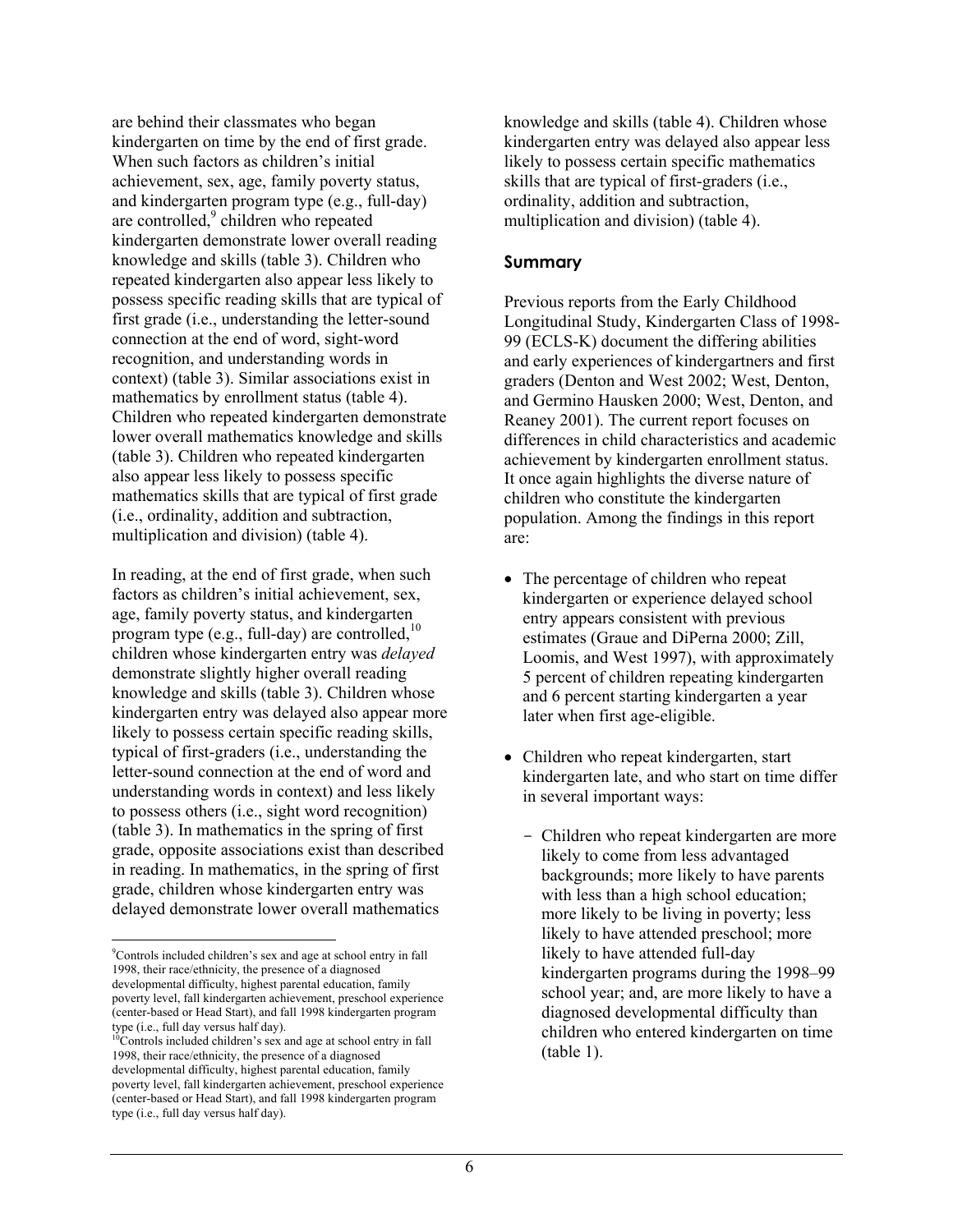- Children who started kindergarten late (i.e., delayed entry) were more likely to be male; more likely to be White; more likely to have more educated parents (i.e., bachelor's degree or higher); and less likely to have attended preschool than children who entered on time (table 1).
- At the end of first grade, children who repeated kindergarten have lower reading and mathematics knowledge and skills than those who started on time (tables 3 and 4).
- At the end of first grade, children whose kindergarten entry was delayed demonstrate slightly higher reading knowledge and skills than those who started on time (table 3). In mathematics at the end of first grade, children whose kindergarten entry was delayed kindergarten are behind their classmates who began kindergarten on time (table 4).

Retaining children for a second year of kindergarten is based on the belief that the additional time will allow children to gain the cognitive and social skills necessary for first grade and later elementary school. However, by as early as the end of first grade, children who repeated kindergarten demonstrate reading and mathematics knowledge and skills below their non-retained kindergarten classmates.

Similar to kindergarten retention, delaying children's entry to school can be viewed as providing children with extra time to develop socially and cognitively for school.

## **Future Analyses of the ECLS-K Data**

Continued investigation of these children's academic achievement and educational experiences using the ECLS-K data can further clarify the association of these early practices to subsequent achievement in school. For example, consistent with findings presented in this Statistics in Brief, Hong and Raudenbush (2005) suggest that kindergarten retention may not improve children's early academic outcomes. Using the ECLS-K data, Hong and Raudenbush

modeled what retained kindergartners' achievement would have been had they been promoted to first grade on time and found that retention in kindergarten may leave retainees even further behind. Hong and Raudenbush also suggest that advancing children to the next grade would have increased their chances and opportunities for learning more and achieving higher academic scores.<sup>11</sup>

# **Methodology and Technical Notes**

# *Survey Methodology*

The Early Childhood Longitudinal Study, Kindergarten Class of 1998–99 (ECLS-K), is being conducted by Westat for the U.S. Department of Education, National Center for Education Statistics (NCES). It is designed to provide detailed information on children's early school experiences. The study began in the fall of the 1998-99 school year. As initially planned, the children participating in the ECLS-K are being followed longitudinally through the fifth grade. NCES has revised the original kindergarten through fifth grade design, and the ECLS-K will now follow children through their 8<sup>th</sup> grade year in school.

# *Sample Design*

A nationally representative sample of 21,260 children enrolled in 1,277 kindergarten programs during the 1998–99 school year was selected to participate in the ECLS-K. The children attended both public and private kindergartens that offered full-day and half-day programs. The sample included children from different racial/ethnic and socioeconomic backgrounds, and included oversamples of Asian and Pacific Islander children, private kindergartens, and private kindergartners.

<sup>1</sup> <sup>11</sup>This Statistics in Brief looked at children who were retained during the 1997-98 school year and were in kindergarten for the second time in 1998-99 and at their actual performance in first grade. The Hong and Raudenbush (2005) article looked at children who were retained during the 1998-99 school year and at their actual performance in their second year of kindergarten (1999- 2000) and their modeled potential performance had they been promoted to first grade in 1999-2000.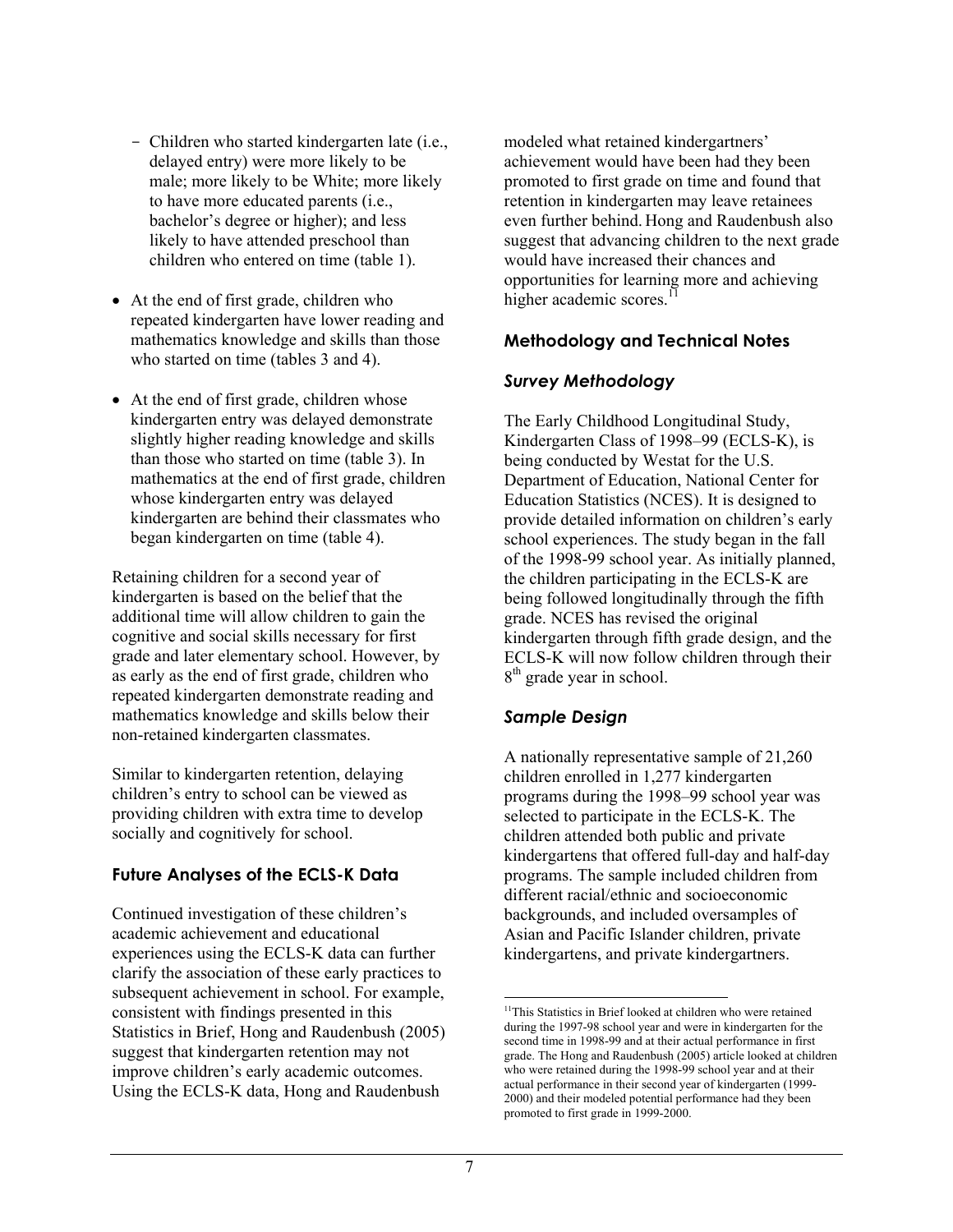Sampling for the ECLS-K involved a dualframe, multistage sampling design. The first stage of sampling involved the selection of 100 primary sampling units (PSU) from a national sample of PSUs. The PSUs were counties and county groups. Public and private schools were then selected within the PSUs, and children were sampled from the selected schools. Public schools were selected from the Common Core of Data, a public school frame, and private schools were selected from a private school frame developed from the Private School Survey.<sup>12</sup> Approximately 23 kindergartners were selected on average in each of the sampled schools.

The first grade sample included children who had participated at least once during the base year. Participation was defined as having a completed parent interview or a direct child assessment. All students still enrolled in their base-year schools were recontacted; a 50 percent subsample of base-year students who had transferred from their kindergarten school was followed. For information on subsampling of transfer children (i.e., movers), refer to the *ECLS-K First Grade Public-Use Data Files User's Manual.* 

#### *Analytic Sample*

l

Estimates in this report are based on data collected from and about children who were in kindergarten during the 1998-99 school year, who did not enter early, who were promoted to first grade in the fall of 1999, and who were administered the direct child assessment in English in the fall and spring of kindergarten and in the spring of first grade. A total of 12,495 children in the ECLS-K sample satisfied these conditions and were used in the analyses conducted for this report.

Approximately 93 percent of the sample was promoted to first grade on time in the fall of 1999. Approximately 69 percent of Hispanic children and 84 percent of Asian children were assessed in English in the fall and spring of kindergarten and the spring of first grade.

#### *Response Rates*

A total of 944 of the 1,277 originally sampled schools participated during the base year of the study. This translates into a weighted school response rate of 74 percent for the base year of the study. The school response rate during the spring of the base year (74 percent) was higher than during the fall (69 percent), due to some of the schools that originally declined to participate deciding to participate in the spring. Nearly all (99 percent) of the schools that participated in the fall of the base year also participated in the spring.

The child base-year completion rate was 92 percent (i.e., 92 percent of the children were assessed at least once during kindergarten). The parent base-year completion rate was 89 percent (i.e., a parent interview was completed at least once during kindergarten). Thus, the overall base-year response rate for children was 68 percent (74 percent x 92 percent), and the baseyear response rate for the parent interview was 66 percent (74 percent x 89 percent). About 95 percent of the children and 94 percent of the parents who participated in the fall of kindergarten also participated in the spring. About 88 percent of the children and 85 percent of the parents who were eligible for the spring first grade collection participated.

A nonresponse bias analysis was conducted to determine if substantial bias is introduced due to school nonresponse. The results of these analyses are summarized in the *ECLS-K Base Year Public-Use Data Files User's Manual* and the *ECLS-K First Grade Public-Use Data Files*  User's Manual.<sup>13</sup> Findings from these analyses suggest that there is not a bias due to school nonresponse.

 $12$ During the spring of 1998, Westat identified new schools that were not found on either frame. A sample of these schools was included in the ECLS–K school sample.

<sup>1</sup> <sup>13</sup>For more information, also refer to Rock and Pollack (2002).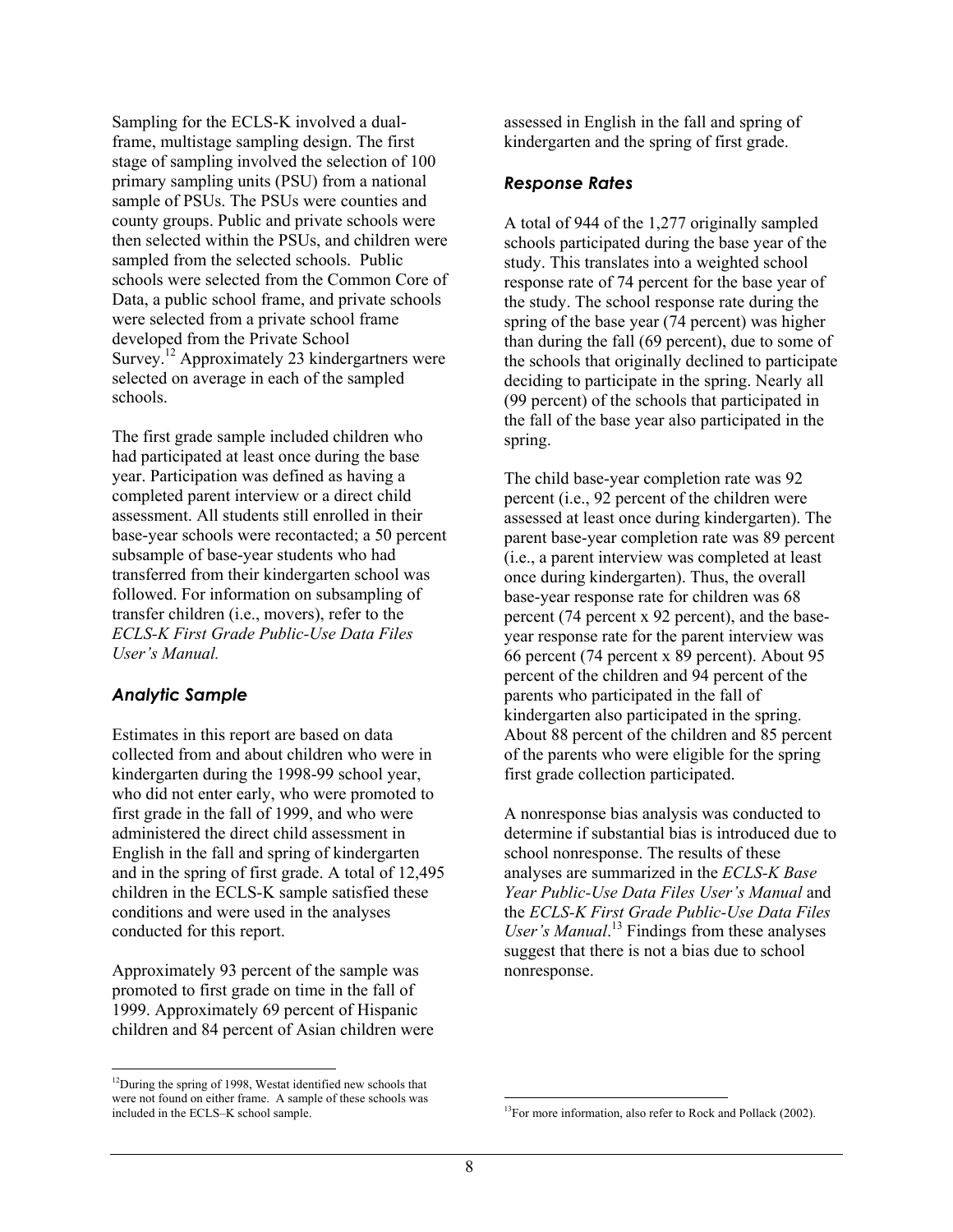#### *Data Reliability*

Estimates produced using data from the ECLS-K are subject to two types of error, sampling and nonsampling errors. Nonsampling errors are errors made in the collection and processing of data. Sampling errors occur because the data are collected from a sample rather than a census of the population. A detailed discussion of these types of errors can be found in *America's Kindergartners* (West, Denton, and Germino Hausken 2000).

## *Standard Errors and Weights*

In order to produce national estimates from the ECLS-K data collected during the kindergarten and first-grade years, the sample data were weighted. Weighting the data adjusts for unequal selection probabilities at the school and child levels and adjusts for school, child, teacher, and parent nonresponse. The approach used to develop weights for the ECLS-K is described in the *ECLS-K Base Year Public-Use Data Files User's Manual* and the *ECLS-K First Grade Public-Use Data Files User's Manual*.

The child panel weight (C124CW0) is the weight used to produce all estimates found in this report. Only those cases with completed child assessments<sup>14</sup> in both fall and spring of kindergarten and spring of first grade are included in this weight. It sums to the population of all children who attended kindergarten in the fall of 1998. However, in this report it sums to the population of children who attended kindergarten in the fall of 1998 and were promoted to first grade in the fall of 1999 and were assessed in English in all three rounds of data collection.

In addition to properly weighting the responses, special procedures for estimating the statistical significance of the estimates were employed because the data were collected using a complex sample design. Complex sample designs, like that used in the ECLS-K, result in data that violate the assumptions that are normally

l

required to assess the statistical significance of the results. Frequently, the standard errors of the estimates are larger than would be expected if the sample was a simple random sample and the observations were independent and identically distributed random variables.

Replication methods of variance estimation were used to reflect the actual sample design used in the ECLS-K. A form of the jackknife replication method (JK2) using 90 replicates was used to compute approximately unbiased estimates of the standard errors of the estimates in the report, using WesVar version 4.2. The jackknife methods were used to estimate the precision of the estimates of the reported national percentages and means.

## *Statistical Procedures*

Comparisons made in the text were tested for statistical significance to ensure that the differences are larger than might be expected due to sampling variation. When comparing estimates at one point in time (e.g., fall kindergarten cognitive achievement) or between categorical groups (e.g., sex, race/ethnicity, preschool experience, family poverty status), *t* statistics were calculated. The formula used to compute the *t* statistic was

 $t = \text{Est}_1 - \text{Est}_2 / \text{SQRT}[(\text{se}_1)^2 + (\text{se}_2)^2]$ 

where  $Est_1$  and  $Est_2$  are the estimates being compared and  $se_1$  and  $se_2$  are the corresponding standard errors.

Ordinary least squares regression analysis was used to examine the association of enrollment status to achievement controlling for certain variables. Analyses focused on B (unstandardized coefficients) and statistical significance of the B coefficient tested by the t statistic.

All differences cited in the text of this report were significant at the .05 level. For the bivariate analysis, differences reported represent both a statistical difference and a difference at least 5 percentage points. This guideline for bivariate differences, of reporting differences

<sup>&</sup>lt;sup>14</sup>A completed child assessment is an assessment in which the child has height or weight or a scoreable reading, mathematics, or general knowledge assessment within the given round (i.e., fall kindergarten, spring kindergarten, spring first grade).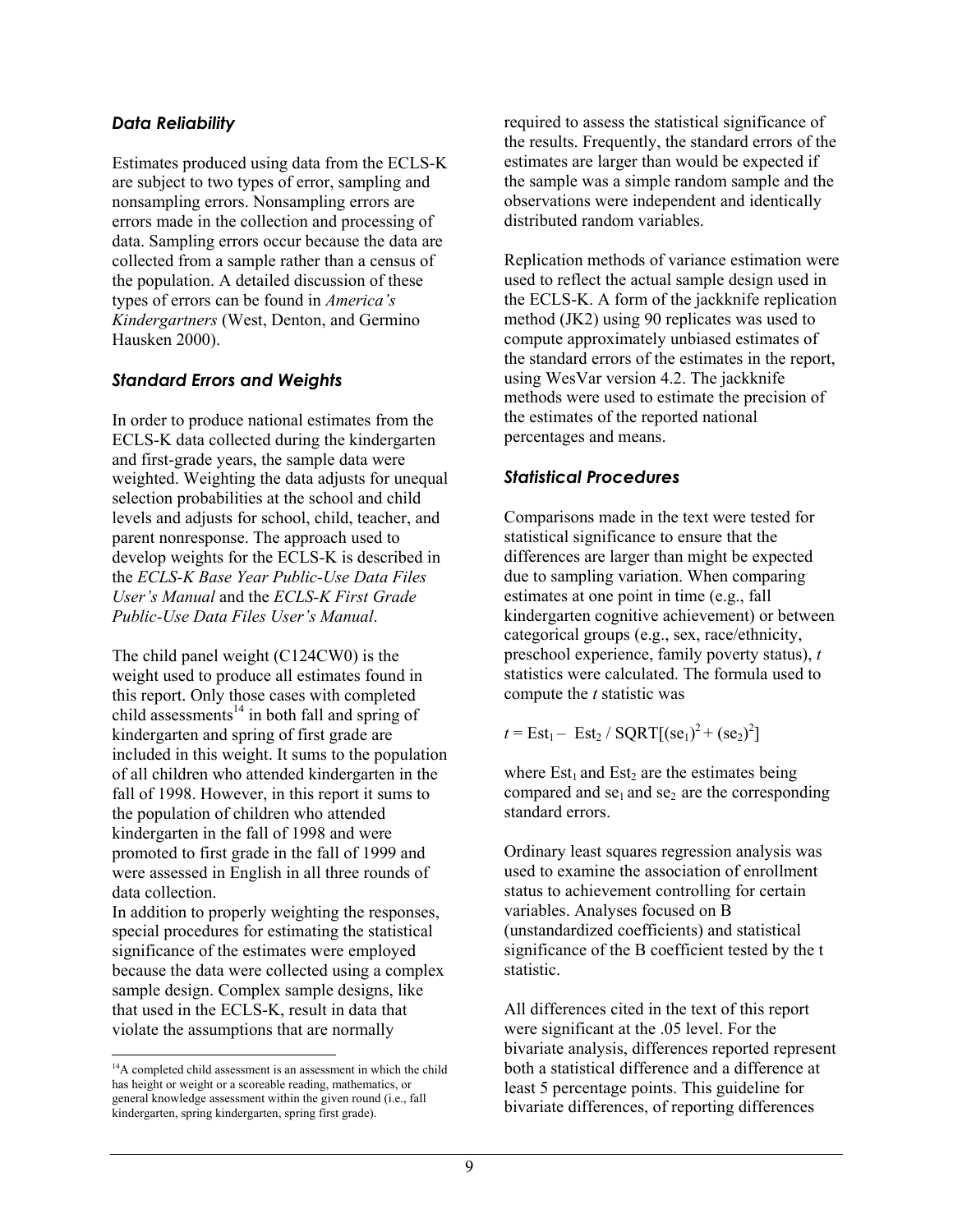when they are both statistically significant and 5 percentage points different, is typical of NCES reports and presentations using information from the ECLS-K.

#### *Constructs and Variables Used in the Analyses*

#### **Family and Child Characteristics**

Parents/guardians were asked to provide key information about their children on subjects such as family demographics (e.g., age, relation to child, race/ethnicity), family structure (household members and composition), experiences in early care and education, and parental education. A computer-assisted interview was conducted with the sampled child's primary caregiver (usually the child's mother). Most of the interviews were conducted by telephone, though some were conducted inperson when respondents did not have a telephone or were reluctant to be interviewed by telephone. The same instrument was used regardless of the mode of interview.

## **Children's Cognitive Knowledge and Skills**

The ECLS-K direct child cognitive assessment was administered using computer-assisted personal interviewing (CAPI), administered oneon-one with each child. The assessment included two cognitive domains (reading and mathematics). The ECLS-K battery was a twostage assessment approach, in which the first stage in each domain contained a routing test that determined a child's approximate skills. According to the child's performance on the routing test, the child was administered the appropriate skill level assessment for that domain (the second stage). The reading and mathematics assessments had three skill levels. In each round, children were administered the routing stage and the appropriate skill level stage in the fall of kindergarten, the spring of kindergarten, and the spring of first grade. (For more information on the cognitive assessment refer to Rock and Pollack 2002).

To be sensitive to the needs and capabilities of the children in the sample, an English language proficiency screener, called the Oral Language Development Scale (OLDS), was administered if school records indicated that the child's home language was not English. The child had to demonstrate a certain level of English proficiency to be administered the cognitive assessment in English. The cognitive knowledge and skills estimates in this report are based on those children who were assessed in English in both the fall and the spring of kindergarten, and the spring of first grade. For the analytic sample utilized in this report (kindergartners in the 1998–99 school year who did not start early and were promoted to first grade in the fall of 1999), in terms of English assessment by race/ethnicity, approximately 69 percent of Hispanic children and 84 percent of Asian children were assessed in English in fall and spring of kindergarten and spring of first grade.<sup>15</sup> For more details, see the *ECLS-K Base Year Public-Use Data Files User's Manual* and the *ECLS-K First Grade Public-Use Data Files User's Manual*.

**Scale scores.** Item Response Theory (IRT) was employed to calculate scores that could be compared regardless of which second stage form a child took. The items in the routing test, plus a core set of items shared among the different second stage forms, made it possible to establish a common scale. IRT uses the pattern of right, wrong, and omitted responses to the items actually administered in a test, and the difficulty, discriminating ability, and "guess-ability" of each item, to place each child on a continuous ability scale. It is then possible to estimate the score the child would have achieved if all of the items in all of the test forms had been administered. The reliability of the estimates of

l

<sup>&</sup>lt;sup>15</sup>Based on the analytic sample used in this report (i.e., children on the kindergarten and first grade longitudinal file with a valid full sample weight (C124W0) and who were promoted to first grade in 1999-00)—approximately 48 percent of Hispanic children did not receive the OLDS and went directly to the English direct cognitive assessment (i.e., school records did not indicate the need for the OLDS), approximately 52 percent of Hispanic children received the OLDS (21 percent passed the OLDS; 31 percent did not pass the OLDS); and, approximately 46 percent of Asian children did not receive the OLDS and went directly to the English direct cognitive assessment, approximately 54 percent of Asian children received the OLDS (40 percent passed the OLDS, 14 percent did not pass the OLDS).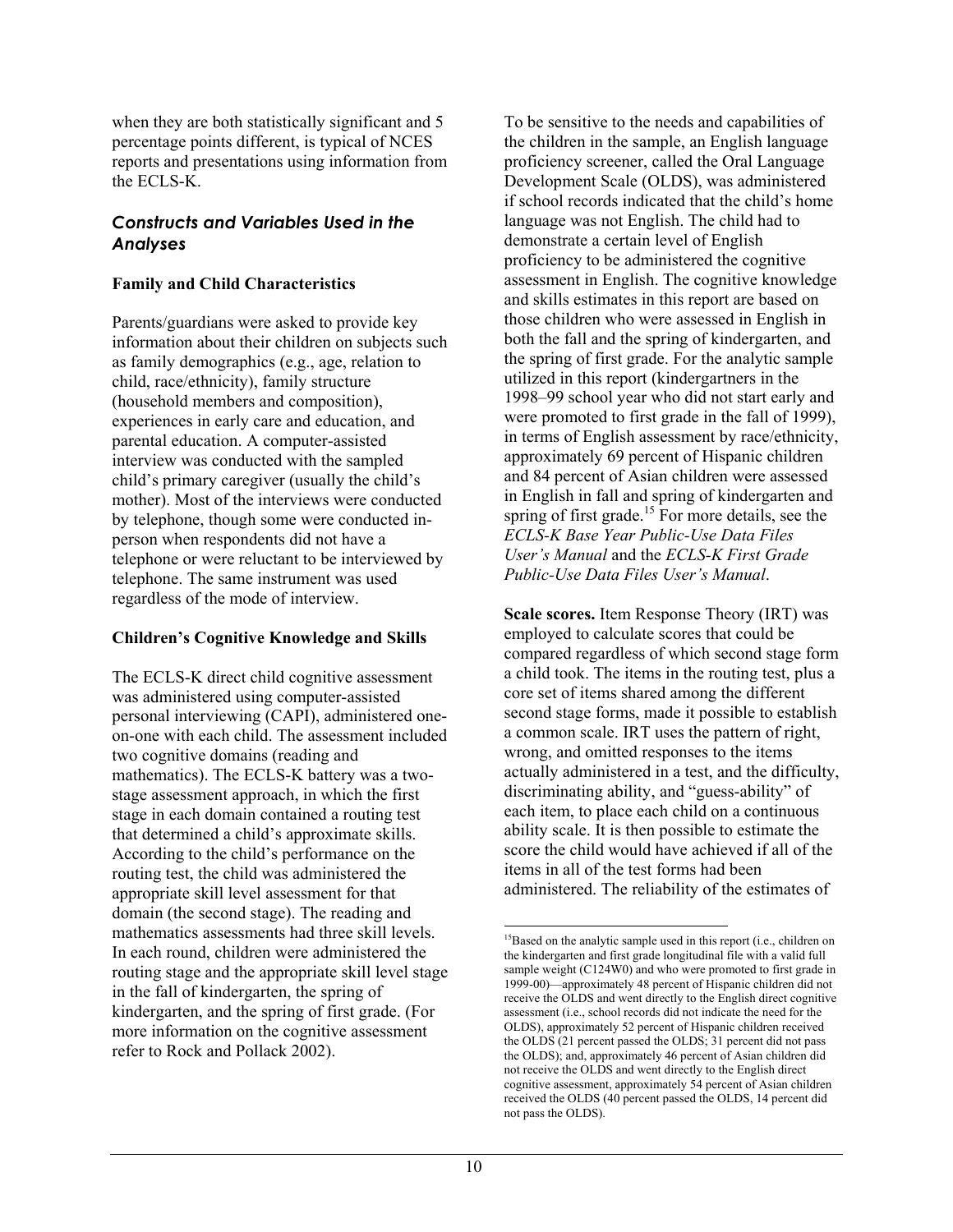reading and mathematics in all three data collections are as follows (IRT-based theta): reading  $= .9$ , mathematics  $= .9$ .

**Proficiency probability scores.** Proficiency scores provide a means of distinguishing status or gain in specific skills within a content area from the achievement measured by the IRT scale scores. Clusters of four test questions having similar content and difficulty were included at several points along the score scale of the reading and mathematics tests. A child was assumed to have mastered a particular level of proficiency if at least three of the four items in the cluster were answered correctly, and to have failed at this level if two or more items were wrong. Clusters of items provide a more reliable test of proficiency than do single items because of the possibility of guessing. It is very unlikely that a child who has not mastered a particular skill would be able to guess enough answers correctly to pass a four-item cluster. These scores are computed using performance in each subject. The nature of the two-stage test is that not all children receive all items. To calculate proficiency estimates for all children, an IRT model was employed. For the purpose of IRT calibration, the item clusters were treated as single items. The hierarchical nature of the skill sets justified the use of the IRT model in this way. Gains in probability of mastery at each proficiency level allow researchers to study not only the amount of gain in total scale score points but also where along the scale different children are making their largest gains in achievement during a particular time interval.

In reading, the proficiency levels are named as follows: (1) letter recognition, (2) beginning sounds, (3) ending sounds, (4) sight words, and (5) words in context. *Letter recognition* is as it sounds—the ability of children to recognize their letters. *Beginning sounds* and *ending sounds* refer to children's ability to understand the letter-sound relationship at the beginning and at the ending of words. *Sight words* refer to children's ability to recognize whole words by sight and read them aloud. *Words in context* refer to children's ability to read simple short passages of text with a missing word, and insert the correct missing word.

In mathematics, the proficiency levels are named as follows (their names reflect the most complex mathematical construct contained in the proficiency): (1) number and shape, (2) relative size, (3) ordinality and sequence, (4) add/subtract, and (5) multiply/divide. *Number and shape* refers to children's ability to recognize single-digit numbers and basic shapes. *Relative size* refers to children's ability to count beyond 10, recognize the sequence in basic patterns, and compare the relative size of objects. *Ordinality and sequence* means that children can recognize two-digit numbers, identify the next number in a sequence, and identify the ordinal position of an object. *Addition and subtraction* means children can perform simple addition and subtraction problems. *Multiplication and division* refers to children's ability to perform simple multiplication and division operations. The addition, subtraction, multiplication, and division items are presented in the form of word problems with picture support and in numerical statements.

#### **Derived Variables**

A number of variables used in this report were derived by combining information from one or more questions in the ECLS-K parent questionnaire or from other study sources. The derivation of key variables is described in this section. If the actual variable exists on the ECLS-K Public-Use Data file, the name of the variable is presented after the description in all capital letters within brackets. If the variable was derived specifically for this report, that is also noted in brackets.

**1998 kindergarten enrollment status.** This variable was created through information collected in the Parent Involvement with the Child's School section of the fall kindergarten parent interview. It is based on (a) year of kindergarten attendance (e.g., first, second) (P1FIRKDG) and (b) timing of school entry (e.g., waited, when old enough) (P1WHENEN; PIQ070). P1FIRKDG is a recoded variable from question PIQ080, collapsing year of kindergarten attendance into a dichotomous yes/no variable for whether the child is a first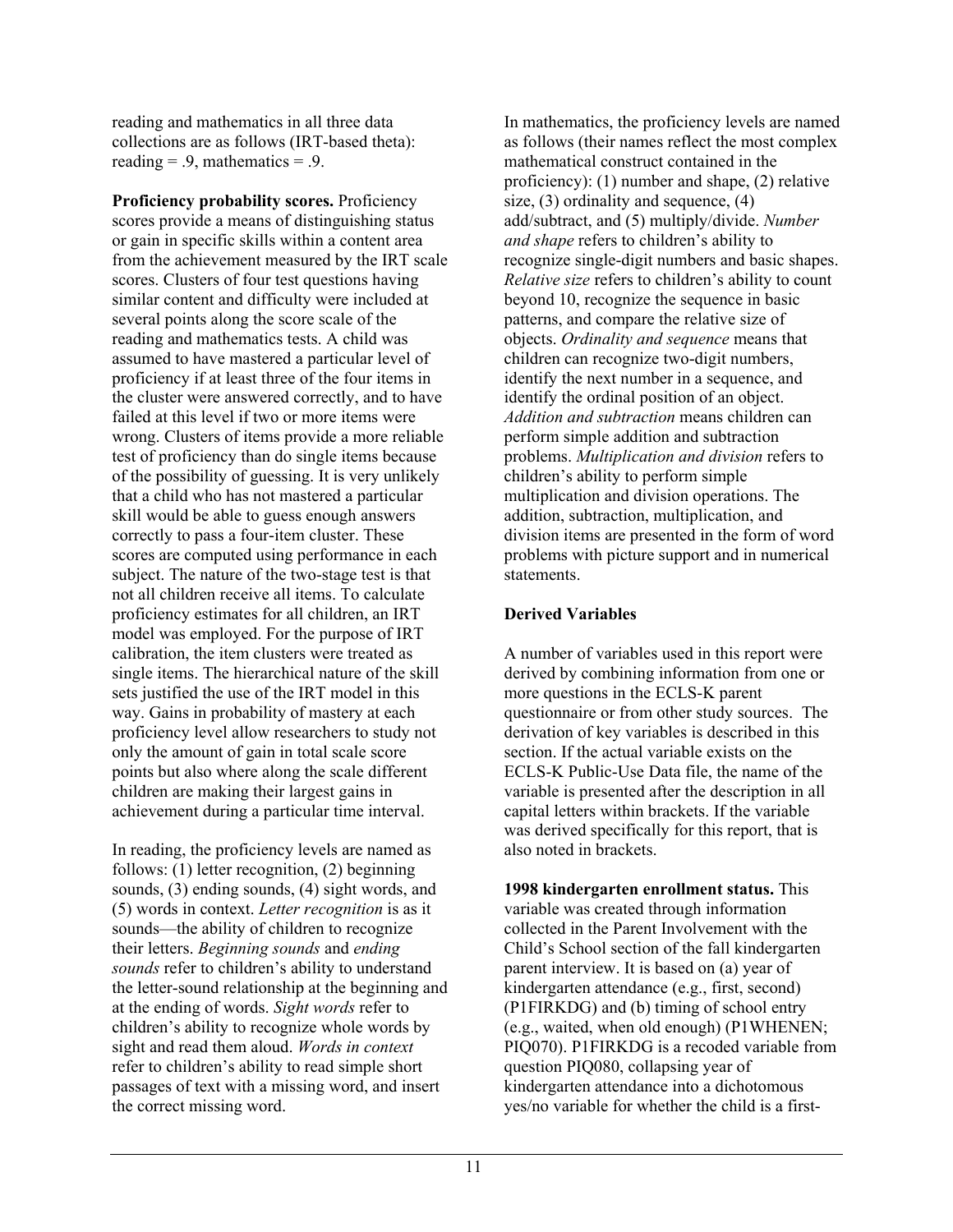time kindergartner. If the parent reported that this was the child's second or greater year of kindergarten (P1FIRKDG=2), the child's enrollment status was defined as *repeating* kindergarten. If it was the child's first year of kindergarten (P1FIRKDG=1), the timing question (i.e., PIQ070) was examined. For these first-time kindergartners, if parents reported waiting to enroll their child in kindergarten, the child's enrollment status was defined as *delayed entry*; if parents reported enrolling their child when old enough, the child's enrollment status was defined as *on time*. 16 [variable derived for this report, not presented on data file]

**Children's sex.**This variable was constructed by comparing information provided by the parents as part of the parent interview and information from staff in the field (via the field management system) who administered the direct assessments. If parent interview information was missing, this variable was completed by relying on information from the field management system. [GENDER]

#### **Children's age at entry to kindergarten (fall**

**1998).** This variable used two variables—month and year of birth—to determine the child's age at the beginning of the 1998–99 school year. For first-time kindergartners (i.e., those who entered on time or who experienced a delayed entry), this variable refers to their age at entry into kindergarten. For children repeating kindergarten, this variable refers to their age at the start of their second year of kindergarten. The month and year of birth variables were combined to form five categories: children age 4

1

years, 8 months through 4 years, 11 months (born September–December 1993) when they entered kindergarten; children age 5 years, 0 months through 5 years, 3 months (born May– August 1993) when they entered kindergarten; children age 5 years, 4 months through 5 years, 7 months (born January–April 1993); children age 5 years, 8 months through 5 years, 11 months (born September–December 1992); and children age 6 years, 0 months through 6 years, 7 months (born January 1992–August 1992). When deriving this variable, September 1, 1998 was assumed to be the school start date for all children. [variable derived for this report, not presented on data file]

**Children's race/ethnicity.** The race/ethnicity composite (RACE) was constructed from two parent-reported variables: ethnicity and race. New Office of Management and Budget guidelines (1997) were followed under which a respondent could select more than one race. Thus, each respondent had to identify whether the child was Hispanic, and then select one or more races. The following are the five composite race/ethnicity categories presented in this report: White non-Hispanic, Black non-Hispanic, Hispanic, Asian, and Other (which includes Pacific Islanders, American Indians, Alaska Natives, and multiracial children). When race/ethnicity differences are presented in this report, White refers to White, non-Hispanic and Black refers to Black, non-Hispanic. Each child belongs to only one of these five categories. [variable derived for this report, not presented on data file]

**Developmental difficulty.** The variable used in this report is based on the recommended revision of the ECLS-K P4DISABL composite variable presented on the file. It was derived from information collected in the Child Health and Well-Being section of the spring first grade parent interview. Questions in the parent interview asked about the child's ability to pay attention and learn, overall activity level, ability to communicate, difficulty hearing and understanding speech, and eyesight if not correctable with eyeglasses. For each condition, a question was asked about whether a diagnosis was obtained. Additionally, a question was also

<sup>&</sup>lt;sup>16</sup>Independent information collected from parents during the kindergarten year children's teachers provided information on their classrooms. One of the pieces of information the teacher provided was a description of the classroom in terms of grade. Teachers could indicate whether the classroom was a regular kindergarten classroom, the first year of a two-year kindergarten program, the second year of a two-year kindergarten program, transitional kindergarten, transitional first grade, ungraded class, and/or multigraded class. This report relied on parent information and did not include or exclude children from certain definitions the parent provided based on the teacher's description of the classroom. In terms of the analytic sample used in this report, of the 12,495 children, about 82 children (unweighted) were classified by the teacher as attending a transitional kindergarten program (first year of a two year program; second year of a two year program; a transitional program) or a transitional first grade program. Of these 82 children, 25 were classified by their parents as being retained, 7 as delayed, and 50 as on time.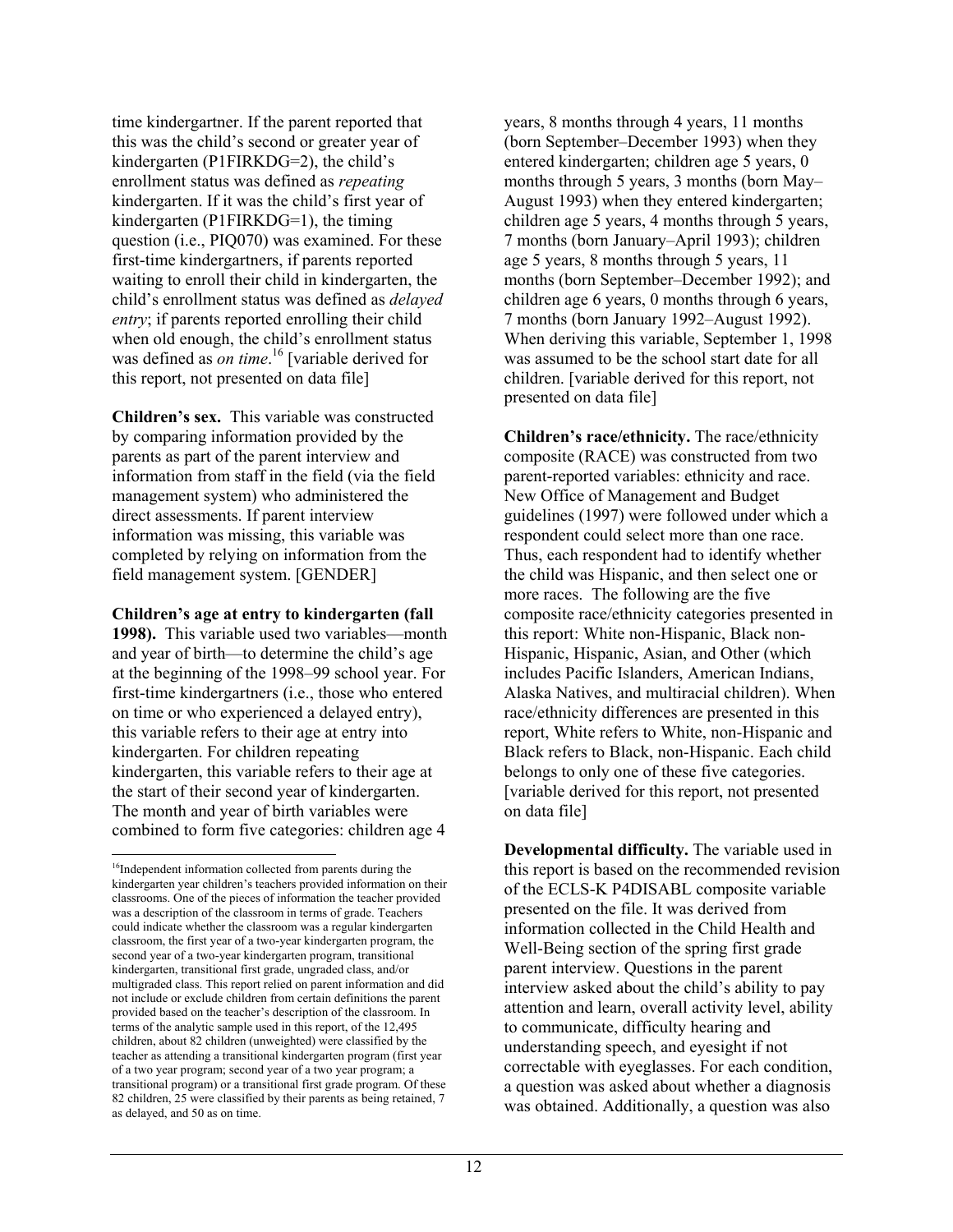asked about receipt of therapy services. The composite variable was coded 1 (Yes) if any of the diagnosis variables or therapy services were coded 1 (Yes). [variable derived for this report, not presented on data file]

**Poverty status.** In this report, poverty status reflects being below the federal poverty threshold in both the kindergarten (WKPOV\_R) and first grade (W1POVRTY) years. The poverty variables were created using household income and family size. Income was compared to Census poverty thresholds, which vary by household size. Households whose income fell below the appropriate threshold were classified as poor. The thresholds in the kindergarten year were based on 1998 Census information, where a household of four with a total household income below \$16,655 was considered to be in poverty. The thresholds in the first-grade year were based on 1999 Census information, where a household of four with a total household income below \$17,029 was considered to be in poverty. If children were living below the federal poverty threshold in both kindergarten (WKPOV  $R=1$ ) and first grade (W1POVRTY=1), their poverty status was defined as below poverty threshold. If children were living at or above the threshold at either kindergarten or first grade or at both rounds, children's poverty status was defined as at or above poverty threshold. [variable derived for this report, not presented on the data file]

**Parental education.** This variable was constructed using the questions on the highest grade the child's mother or female guardian or father or male guardian had completed, and whether the mother or female guardian or father or male guardian had obtained a high school equivalency degree if he or she did not complete high school. This report uses the data gathered during the kindergarten year as analyses included children's achievement during the kindergarten year. This information was collapsed into four categories: less than high school, high school or equivalent, some college including vocational/technical training, and bachelor's degree or higher. [WKPARED]

**Preschool experience.** This variable was created through information in the fall kindergarten Child Care section of the parent interview. Preschool experience was defined as children's participation in either a center-based arrangement or Head Start program in the year prior to kindergarten. The preschool experience variable was coded yes if either one or both of the child care variables (P1CPREK, P1HSPREK) were yes (1). [variable derived for this report, not presented on data file]

**Fall 1998 kindergarten program type.** This report refers to two types of kindergarten programs: full-day (or all day) and half-day (AM only or PM only). This variable was created using two composites that collected information on class type (AM, PM, or all-day). One composite derived class type from the fall kindergarten teacher questionnaire part A (A1CLASS). A second composite derived class type from the field management system that was used by field staff to schedule in-school child assessments (F1CLASS). Fall kindergarten program type was coded full-day if A1CLASS was 3 (all-day kindergarten) and was coded halfday if A1CLASS was 1 or 2 (AM or PM kindergarten). If A1CLASS was missing for a child, then F1CLASS was used to code fall kindergarten program type. If A1CLASS was missing and F1CLASS was 3 (all-day), kindergarten program type was coded full-day. If A1CLASS was missing and F1CLASS was 1 or 2 (AM or PM), kindergarten program type was coded half-day. [variable derived for this report, not presented on data file]

## **Acknowledgments**

The authors thank the following individuals for their thoughtful reviews and suggestions that greatly improved the quality of this report: Rachel Dinkes, Jed Tank, and Kevin Bromer of the American Institutes for Research (AIR); Marilyn Seastrom, Shelley Burns, and Bill Hussar from the National Center for Education Statistics (NCES), and Anne Ricciuti from the Institute of Education Sciences (IES), U.S. Department of Education; and two anonymous reviewers.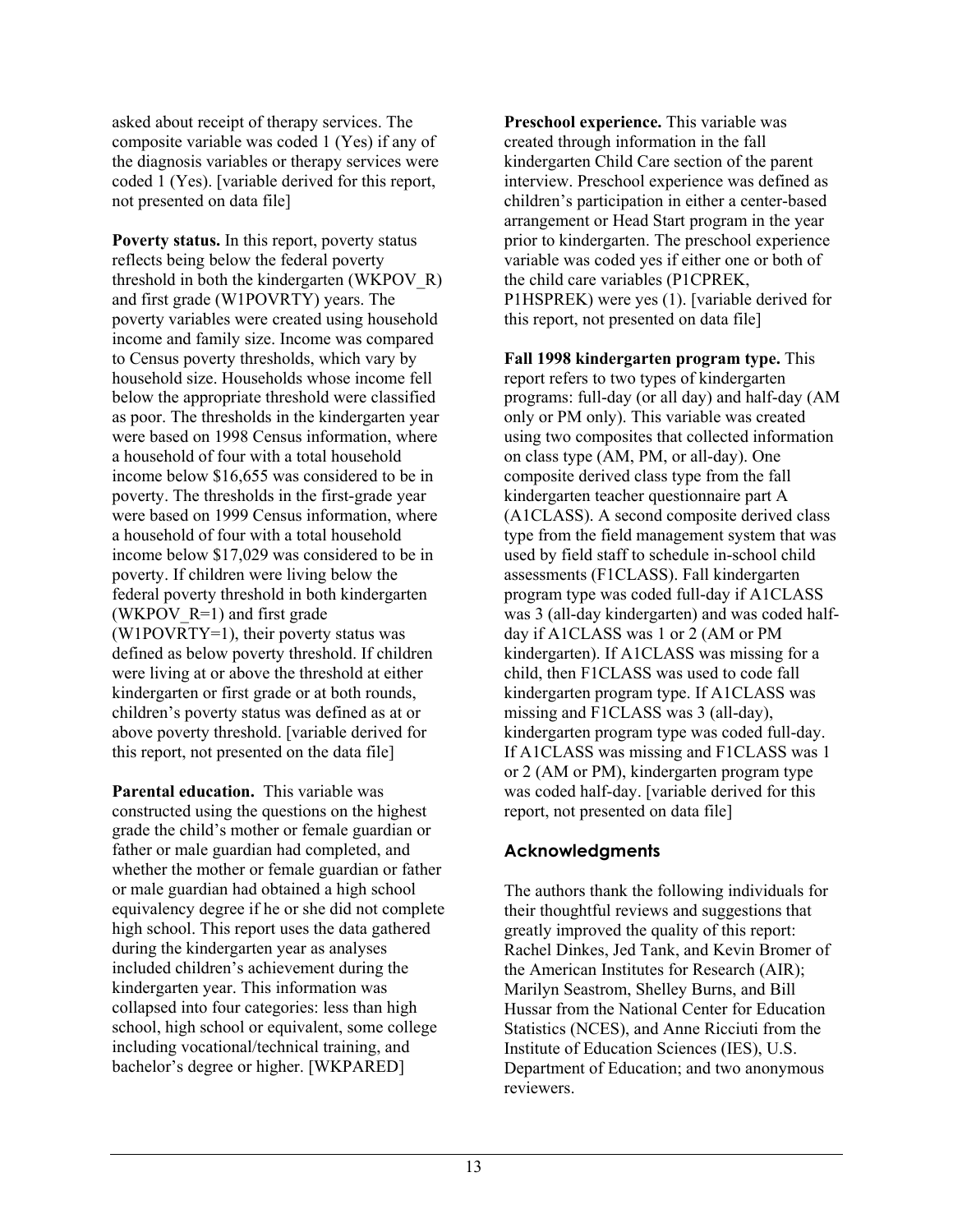#### **For More Information**

For more information about this Statistics in Brief or the data set, contact Elvira Germino Hausken, ECLS-K Project Officer, National Center for Education Statistics, 1990 K Street NW, Washington, DC 20006-5651; e-mail elvira.hausken@ed.gov; or visit the ECLS website (http://nces.ed.gov/ecls).

## **References**

- Alexander, K.L., Entwisle, D.R., and Dauber, S.L. (1994). *On the Success of Failure: A Reassessment of the Effects of Retention in the Primary Grades*. Cambridge: Cambridge University Press.
- Crone, D.A. and Whitehurst, G.J. (1999). Age and Schooling Effects on Emergent Literacy and Early Reading Skills. *Journal of Educational Psychology, 91*(4), 604–614.
- Dennebaum, J.M. and Kulberg, J.M. (1994). Kindergarten Retention and Transition Classrooms: Their Relationship to Achievement. *Psychology in the Schools, 31*, 5–12.
- Denton, K.L. and West, J. (2002). *Children's Reading and Mathematics Achievement in Kindergarten and First Grade* (NCES 2002– 125). U.S. Department of Education, National Center for Education Statistics. Washington, DC: U.S. Government Printing Office.

Education Commission of the States. (1999, May). *State Statues Regarding Kindergarten*. Available: http://www.ecs.org/clearinghouse/29/ 21/2921.pdf

Graue, M.E. and DiPerna, J. (2000). Redshirting and Early Retention: Who Gets the "Gift of Time" and What are Its Outcomes? *American Educational Research Journal*, *37*, 509–534.

- Hong, G. and Raudenbush, S. (2005). Effects of Kindergarten Retention Policy on Children's Cognitive Growth in Reading and Mathematics. *Education Evaluation and Policy Analysis*, 27, 205-224.
- Ilg, F.L. and Ames, L.B. (1965). *School Readiness: Behavior Tests Used at The Gesell Institute*. New York: Harper & Row.
- Jimerson, S.R. (2001). Meta-analysis of Grade Retention Research: Implications for Practice in The 21st Century. *School Psychology Review, 30,* 420–437.
- Kundert, D.K., May, D.C., and Brent, D. (1995). A Comparison of Students who Delay Kindergarten Entry and Those who are Retained in Grades K-5. *Psychology in the Schools, 32*, 202–209.
- Meisels, S.J. (1992). Doing Harm by Doing Good: Iatrogenic Effects of Early Childhood Enrollment and Promotion Policies. *Early Childhood Research Quarterly, 7*, 155–174.
- Peterson, S.E., DeGracie, J.S., and Ayabe, C.R. (1987). A Longitudinal Study of the Effects of Retention/Promotion on Academic Achievement. *American Educational Research Journal*, *24*, 107–118.
- Reynolds, A. (1992). Grade Retention and School Adjustment: An Explanatory Analysis. *Educational Evaluation and Policy Analysis,* 14, (2), 101-121.
- Rock, D.A. and Pollack, J.M. (2002). *Early Childhood Longitudinal Study–Kindergarten Class of 1998–99 (ECLS–K), Psychometric Report for Kindergarten Through First Grade* (NCES 2002–05). U.S. Department of Education, Washington, DC: National Center for Education Statistics. Retrieved November 14, 2005 from: http://nces.ed.gov/pubsearch/ pubsinfo.asp?pubid=200205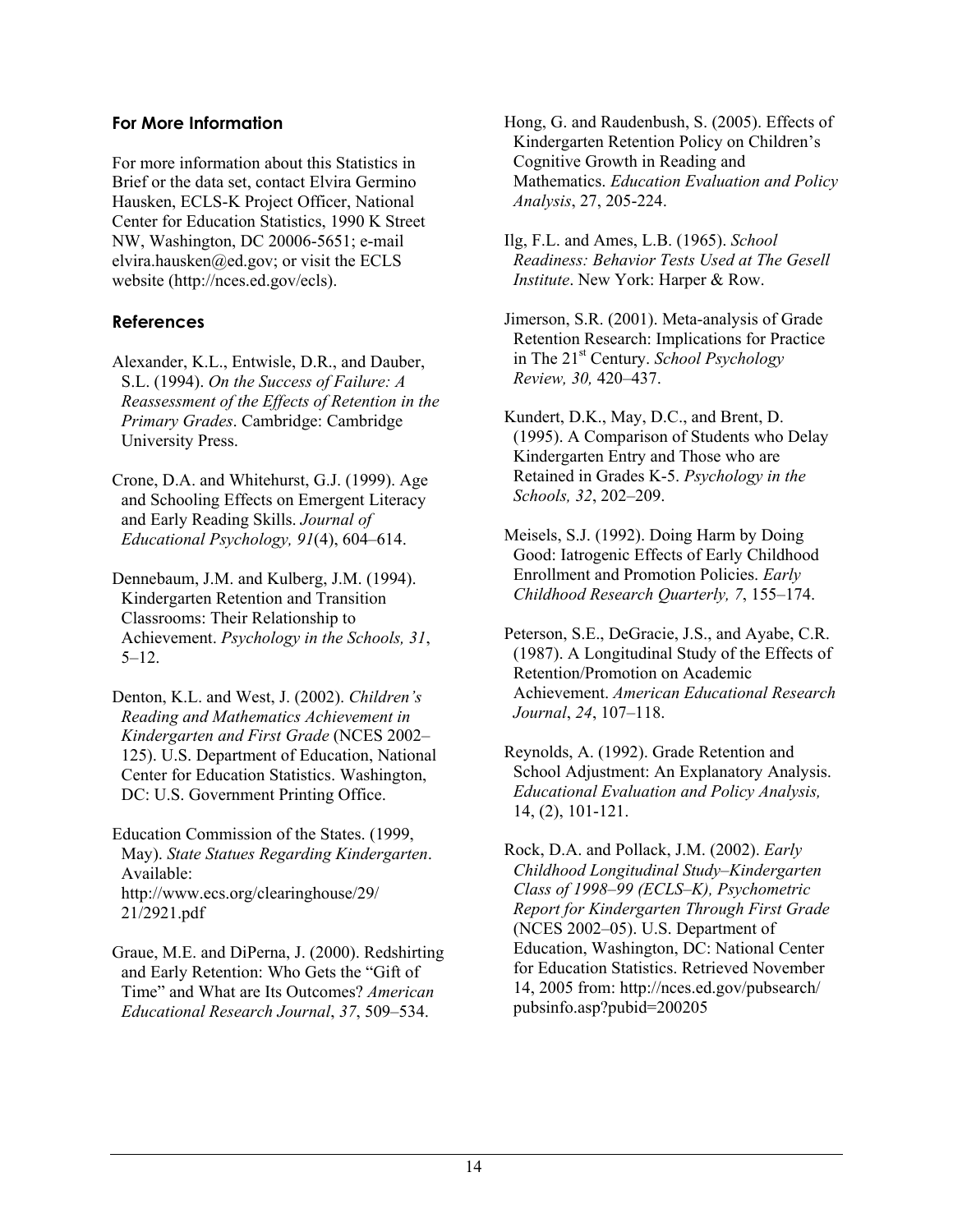Sameroff, A. and Haith, M.M. (eds) (1996). *The Five to Seven year Shift: The Age of Reason and Responsibility.* Chicago: The University of Chicago Press.

Sheehan, R., Cryan, J.R., Wiechel, J., and Bandy, I.G. (1991). Factors Contributing to Success in Elementary Schools: Research Findings for Early Childhood Educators. *Journal of Research in Childhood Education, 6*   $(1), 66-75.$ 

Shepard, L.A. (1989). A Review of Research on Kindergarten Retention. In L.A. Shepard and M.L. Smith (Eds.), *Flunking Grades: Research and Policies on Retention* (pp. 64–78). London: The Falmer Press.

Shepard, L.A. and Smith, M.L. (1988). Escalating Academic Demand in Kindergarten: Counterproductive Policies. *The Elementary School Journal, 89* (2), 135–145.

West, J., Denton, K.L., and Germino Hausken, E. (2000). *America's Kindergartners: Findings from the Early Childhood Longitudinal Study, Kindergarten Class of 1998–99, Fall 1998* (NCES 2000–070). U.S. Department of Education, National Center for Education Statistics. Washington, DC: U.S. Government Printing Office.

West, J., Denton, K.L., and Reaney, L.M. (2001). *The Kindergarten Year: Findings from the Early Childhood Longitudinal Study, Kindergarten Class of 1998–99, Fall 1998* (NCES 2001–023). U.S. Department of Education, National Center for Education Statistics. Washington, DC: U.S. Government Printing Office.

Zill, N., Loomis, L.S., and West, J. (1997). *The Elementary School Performance and Adjustment of Children who Enter Kindergarten Late or Repeat Kindergarten: Findings from National Surveys* (NCES 98– 097). U.S. Department of Education, National Center for Education Statistics. Washington, DC: U.S. Government Printing Office.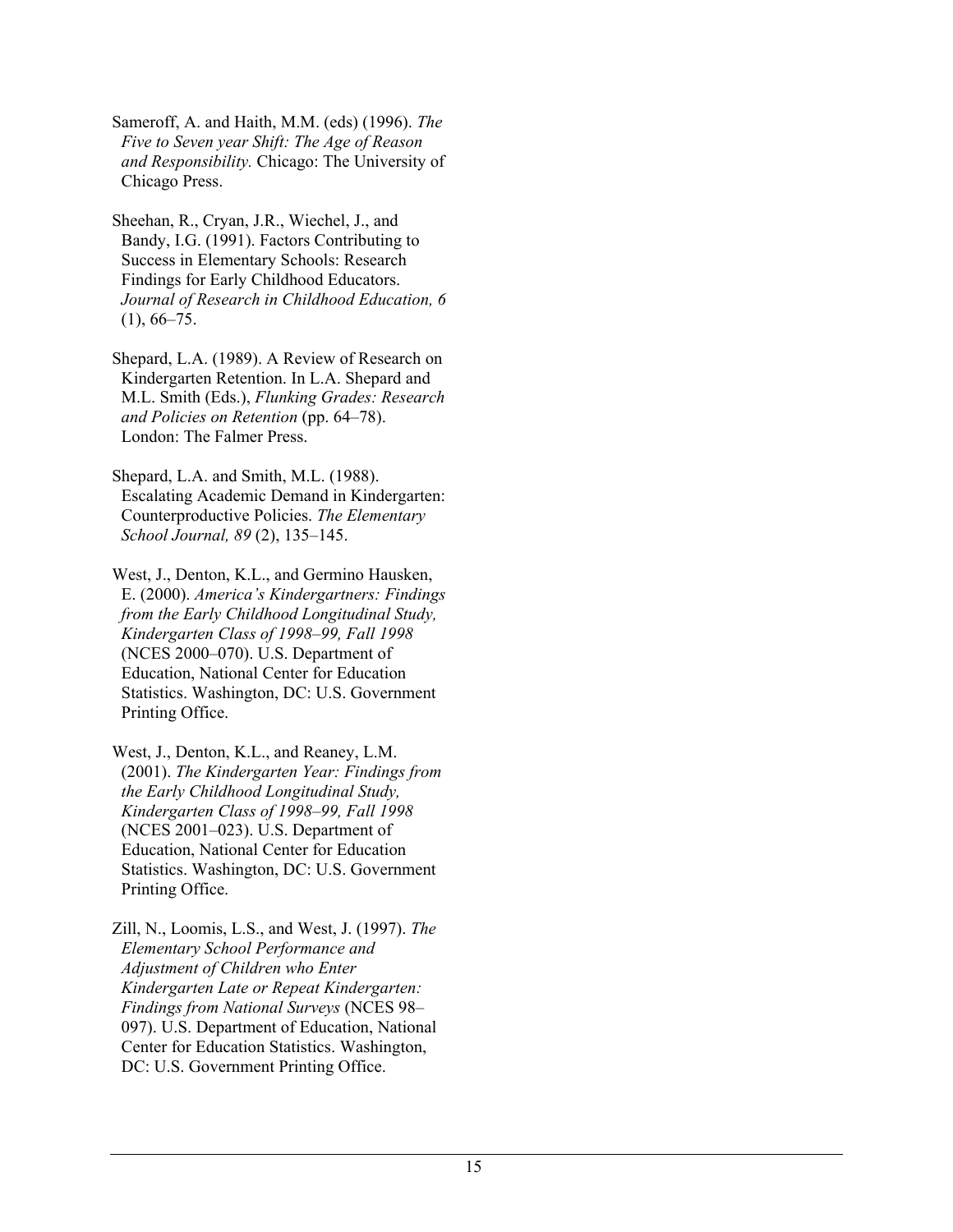| Characteristic                                                | All children     | On-time entry  | Repeated <sup>1</sup> | Delayed entry  |
|---------------------------------------------------------------|------------------|----------------|-----------------------|----------------|
| <b>Sex</b>                                                    |                  |                |                       |                |
| Male                                                          | 51               | 49             | 66                    | 60             |
| Female                                                        | 49               | 51             | 34                    | 40             |
|                                                               |                  |                |                       |                |
| Age at kindergarten entry (fall 1998)                         |                  |                |                       |                |
| $4$ yrs, $8$ mos $-4$ yrs, 11 mos                             | $\boldsymbol{7}$ | $\overline{2}$ | 3                     | $\overline{c}$ |
| $5 \text{ yrs}, 0 \text{ mos} - 5 \text{ yrs}, 3 \text{ mos}$ | 31               | 24             | $\overline{4}$        | 5              |
| $5 \text{ yrs}, 4 \text{ mos} - 5 \text{ yrs}, 7 \text{ mos}$ | 31               | 33             | 10                    | 10             |
| $5$ yrs, $8$ mos $-5$ yrs, $11$ mos                           | 25               | 34             | 32                    | 47             |
| $6$ yrs, $0$ mos $-6$ yrs, $7$ mos                            | 6                | $\overline{7}$ | 51                    | 36             |
| Race/ethnicity                                                |                  |                |                       |                |
| White, non-Hispanic                                           | 64               | 64             | 61                    | 72             |
| Black, non-Hispanic                                           | 17               | 17             | 19                    | 14             |
| Hispanic                                                      | 13               | 13             | 14                    | $\overline{9}$ |
| Asian                                                         | $\sqrt{2}$       | $\overline{2}$ | $\mathbf{1}$          | $\sqrt{2}$     |
| Other                                                         | 4                | $\overline{4}$ | 5                     | $\overline{3}$ |
| Developmental difficulty <sup>2</sup>                         |                  |                |                       |                |
| No                                                            | 90               | 91             | 78                    | 87             |
| Yes                                                           | 10               | 9              | 22                    | 13             |
| Family poverty status <sup>3</sup>                            |                  |                |                       |                |
| Not below poverty threshold                                   | 88               | 89             | 81                    | 89             |
| Below poverty threshold                                       | 12               | 11             | 19                    | 11             |
| Highest parental education                                    |                  |                |                       |                |
| Less than high school                                         | $\boldsymbol{7}$ | 7              | 17                    | $\sqrt{6}$     |
| High school diploma/GED                                       | 27               | 27             | 24                    | 21             |
| Some college, including vocational-technical                  | 34               | 35             | 33                    | 34             |
| Bachelors' or higher                                          | 31               | 31             | 26                    | 38             |
| Preschool experience <sup>4</sup>                             |                  |                |                       |                |
| Yes                                                           | 71               | 71             | 63                    | 65             |
| No                                                            | 29               | 29             | 37                    | 35             |
|                                                               |                  |                |                       |                |
| Fall 1998 kindergarten program type                           |                  |                |                       |                |
| Half-day                                                      | 44               | 44             | 27                    | 51             |
| Full-day                                                      | 56               | 56             | 73                    | 49             |

Table 1. Percent of children, by 1998 kindergarten enrollment status, child, family, and school characteristics: Fall 1998

<sup>1</sup>For children who repeated kindergarten in the 1998-99 school year, estimates for age of school entry and kindergarten program type are for the year they repeated kindergarten, not their first year in kindergarten.

<sup>2</sup>A child with a developmental difficulty is defined as one whose parents noted by first grade obtaining a diagnosis from a professional for problems related to attention, activity, communication, hearing, or sight that could not be corrected with eyeglasses.

<sup>3</sup>Poverty status here refers to the child's family status for both kindergarten and first grade. Below poverty threshold includes children whose family household income is below the federal poverty threshold in both the kindergarten and first-grade years.

Preschool experience was defined by children's attendance in either a center-based arrangement or in Head Start during the year prior to kindergarten.

NOTE: Estimates are for kindergartners from the 1998–99 school year who did not enter school early that year and who were promoted to first grade. Estimates are based on only those children who were given the ECLS-K direct cognitive assessment in English. Details may not sum to totals because of rounding.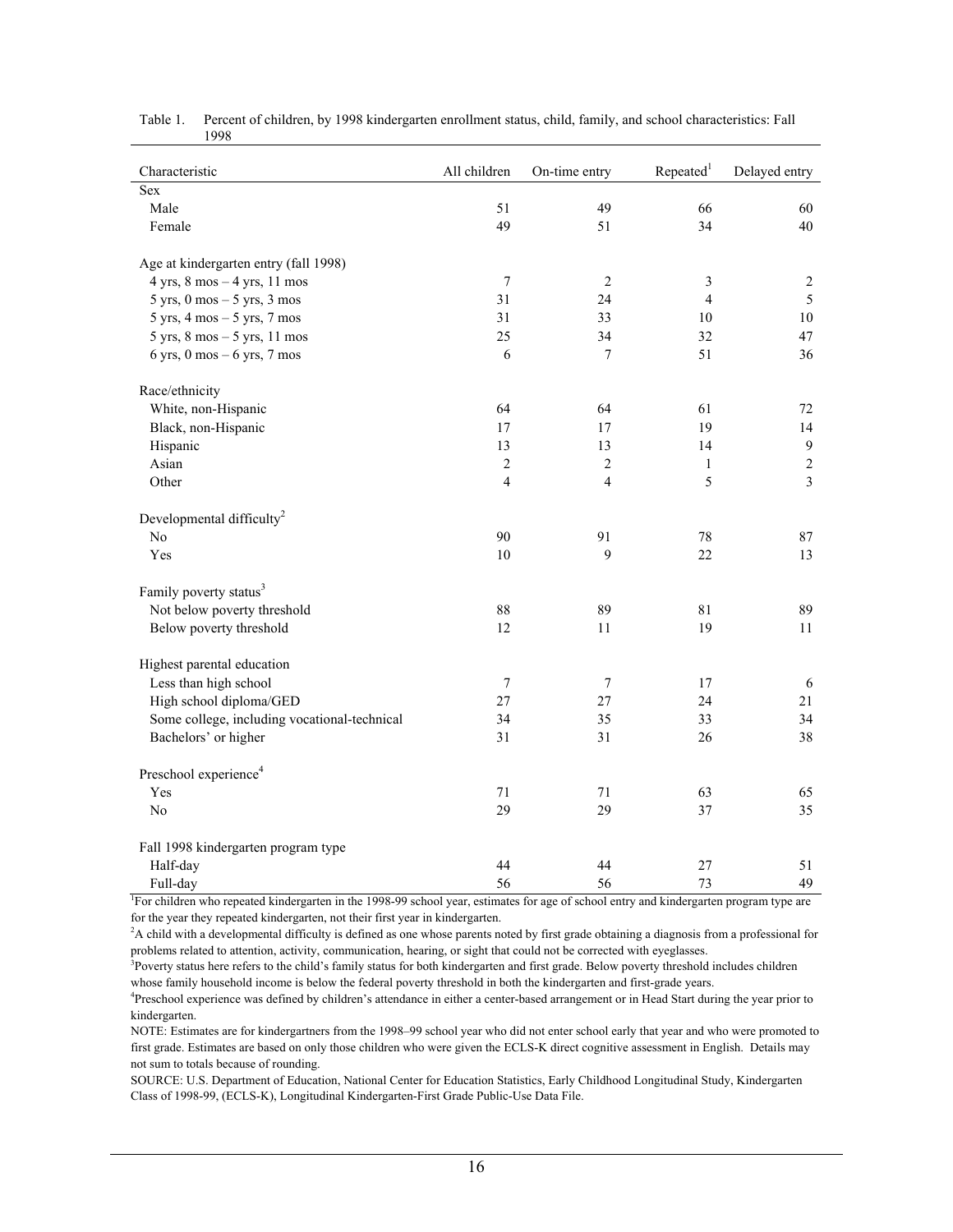| Characteristic                                                 | All children | On-time entry | Repeated <sup>1</sup> | Delayed entry |
|----------------------------------------------------------------|--------------|---------------|-----------------------|---------------|
| <b>Sex</b>                                                     |              |               |                       |               |
| Male                                                           | 0.5          | 0.6           | 2.8                   | 2.6           |
| Female                                                         | 0.5          | 0.6           | 2.8                   | 2.6           |
| Age at kindergarten entry (fall 1998)                          |              |               |                       |               |
| $4$ yrs, $8$ mos $-4$ yrs, $11$ mos                            | 0.6          | 0.6           | 1.7                   | .6            |
| $5 \text{ yrs}, 0 \text{ mos} - 5 \text{ yrs}, 3 \text{ mos}$  | 0.5          | 0.6           | 1.3                   | 1.1           |
| $5 \text{ yrs}, 4 \text{ mos} - 5 \text{ yrs}, 7 \text{ mos}$  | 0.7          | 0.7           | 1.9                   | 1.2           |
| $5 \text{ yrs}, 8 \text{ mos} - 5 \text{ yrs}, 11 \text{ mos}$ | 0.7          | 0.8           | 2.6                   | 2.5           |
| $6$ yrs, $0$ mos $-6$ yrs, $7$ mos                             | 0.4          | 0.2           | 3.9                   | 2.3           |
| Race/ethnicity                                                 |              |               |                       |               |
| White, non-Hispanic                                            | 1.4          | 1.5           | 3.7                   | 2.4           |
| Black, non-Hispanic                                            | 0.9          | 1.0           | 2.8                   | 1.8           |
| Hispanic                                                       | 0.9          | 0.9           | 2.2                   | 1.5           |
| Asian                                                          | 0.2          | 0.2           | 0.4                   | 0.5           |
| Other                                                          | 0.7          | 0.6           | 1.9                   | 1.1           |
| Developmental difficulty <sup>2</sup>                          |              |               |                       |               |
| No                                                             | 0.4          | 0.5           | 2.4                   | 1.4           |
| Yes                                                            | 0.4          | 0.5           | 2.4                   | 1.4           |
| Family poverty status <sup>3</sup>                             |              |               |                       |               |
| Not below poverty threshold                                    | 0.8          | 0.8           | 2.9                   | 1.4           |
| Below poverty threshold                                        | $0.8\,$      | 0.8           | 2.9                   | 1.4           |
| Highest parental education                                     |              |               |                       |               |
| Less than high school                                          | 0.4          | 0.5           | 2.4                   | 1.4           |
| High school diploma/GED                                        | 0.8          | 0.9           | 2.4                   | 1.9           |
| Some college, including vocational-technical                   | 0.7          | $0.8\,$       | 2.8                   | 2.4           |
| Bachelors' or higher                                           | 1.0          | 1.0           | 3.7                   | 2.3           |
| Preschool experience <sup>4</sup>                              |              |               |                       |               |
| Yes                                                            | 0.9          | $1.0\,$       | 2.8                   | 2.6           |
| N <sub>o</sub>                                                 | 0.9          | 1.0           | 2.8                   | 2.6           |
| Fall 1998 kindergarten program type                            |              |               |                       |               |
| Half-day                                                       | 2.7          | 2.7           | 4.3                   | 3.2           |
| Full-day                                                       | 2.7          | 2.7           | 4.3                   | 3.2           |

| Table 1a. | Standard errors for the percent of children, by 1998 kindergarten enrollment status, child, family, and |
|-----------|---------------------------------------------------------------------------------------------------------|
|           | school characteristics: Fall 1998                                                                       |

<sup>1</sup>For children who repeated kindergarten in the 1998-99 school year, estimates for age of school entry and kindergarten program type are for the year they repeated kindergarten, not their first year in kindergarten.

<sup>2</sup>A child with a developmental difficulty is defined as one whose parents noted by first grade obtaining a diagnosis from a professional for problems related to attention, activity, communication, hearing, or sight that could not be corrected with eyeglasses. 3

<sup>3</sup>Poverty status here refers to the child's family status for both kindergarten and first grade. Below poverty threshold includes children whose family household income is below the federal poverty threshold in both the kindergarten and first-grade years.

Preschool experience was defined by children's attendance in either a center-based arrangement or in Head Start during the year prior to kindergarten.

NOTE: Estimates are for kindergartners from the 1998–99 school year who did not enter school early that year and who were promoted to first grade. Estimates are based on only those children who were given the ECLS-K direct cognitive assessment in English. Details may not sum to totals because of rounding.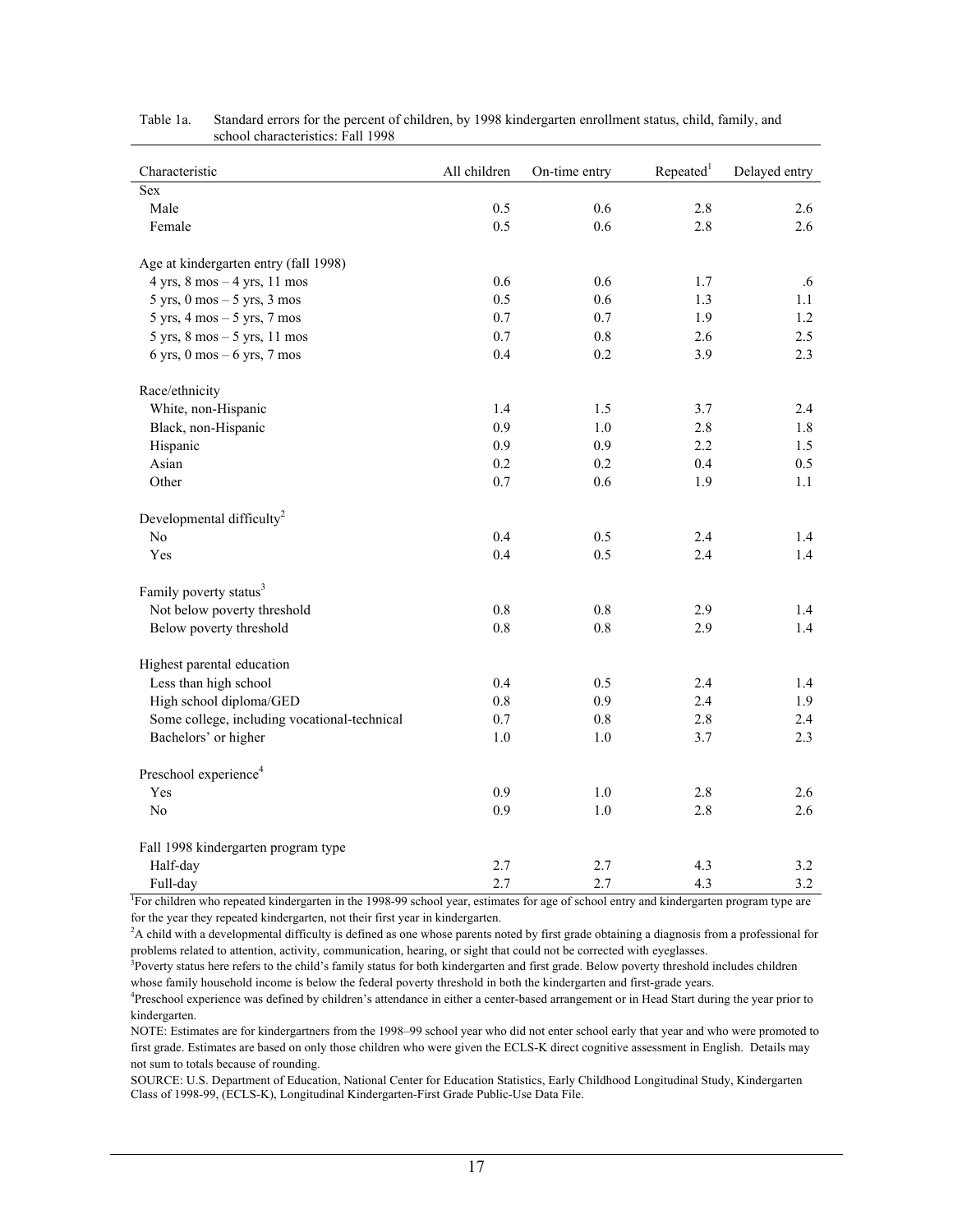| Characteristic                                                        | All children | On-time entry | Repeated | Delayed entry |
|-----------------------------------------------------------------------|--------------|---------------|----------|---------------|
| Reading, fall kindergarten                                            |              |               |          |               |
| Mean overall scale score                                              | 23           | 23            | 25       | 24            |
| Mathematics, fall kindergarten                                        |              |               |          |               |
| Mean overall scale score                                              | 20           | 20            | 21       | 23            |
| Reading, spring first grade                                           |              |               |          |               |
| Mean overall scale score                                              | 57           | 57            | 52       | 59            |
| Percentage demonstrating specific<br>reading knowledge and skills     |              |               |          |               |
| Ending sounds                                                         | 94           | 94            | 88       | 95            |
| Sight words                                                           | 82           | 82            | 68       | 85            |
| Words in context                                                      | 47           | 47            | 33       | 51            |
| Mathematics, spring first grade                                       |              |               |          |               |
| Mean overall scale score                                              | 44           | 44            | 42       | 46            |
| Percentage demonstrating specific<br>mathematics knowledge and skills |              |               |          |               |
| Ordinality                                                            | 95           | 96            | 92       | 97            |
| Addition and subtraction                                              | 76           | 76            | 69       | 80            |
| Multiplication and division                                           | 27           | 27            | 23       | 34            |

Table 2. Children's mean scale scores and percentage demonstrating specific reading and mathematics knowledge and skills in spring first grade, by 1998 kindergarten enrollment status: Spring 2000

NOTE: Estimates are for kindergartners from the 1998–99 school year who did not enter school early that year and who were

promoted to first grade. Estimates are based on only those children who were given the ECLS-K direct cognitive assessment in English. Details may not sum to totals because of rounding.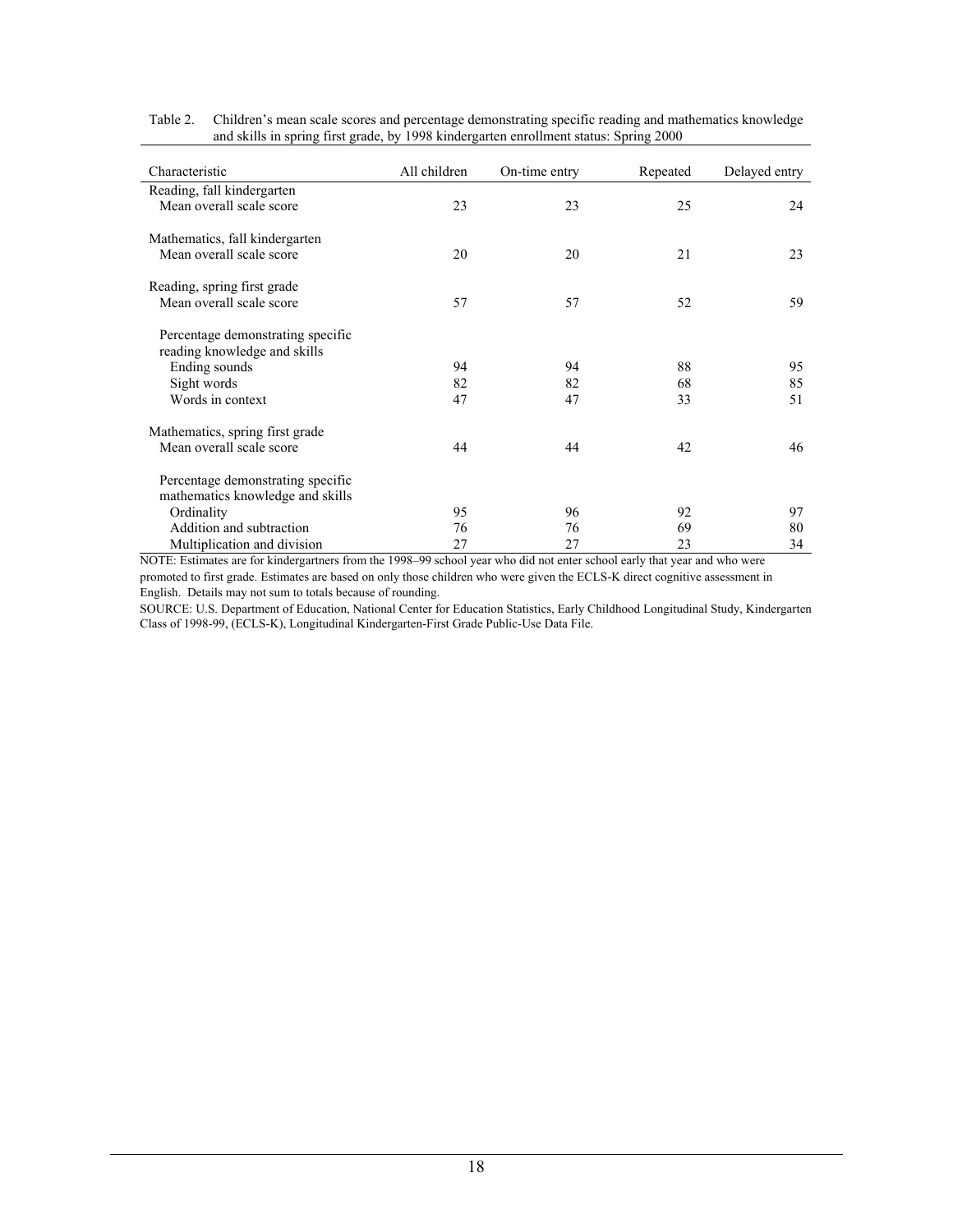| Characteristic                                                        | All children | On-time entry | Repeated | Delayed entry |  |
|-----------------------------------------------------------------------|--------------|---------------|----------|---------------|--|
| Reading, fall kindergarten                                            |              |               |          |               |  |
| Mean overall scale score                                              | 0.2          | 0.2           | 0.9      | 0.4           |  |
| Mathematics, fall kindergarten                                        |              |               |          |               |  |
| Mean overall scale score                                              | 0.1          | 0.2           | 0.6      | 0.4           |  |
| Reading, spring first grade                                           |              |               |          |               |  |
| Mean overall scale score                                              | 0.3          | 0.3           | 1.1      | 0.7           |  |
| Percentage demonstrating specific<br>reading knowledge and skills     |              |               |          |               |  |
| Ending sounds                                                         | 0.3          | 0.3           | 1.3      | 0.6           |  |
| Sight words                                                           | 0.6          | 0.7           | 2.4      | 1.2           |  |
| Words in context                                                      | 0.9          | 0.9           | 3.2      | 2.0           |  |
| Mathematics, spring first grade                                       |              |               |          |               |  |
| Mean overall scale score                                              | 0.2          | 0.2           | 0.7      | 0.3           |  |
| Percentage demonstrating specific<br>mathematics knowledge and skills |              |               |          |               |  |
| Ordinality                                                            | 0.3          | 0.3           | 1.2      | 0.5           |  |
| Addition and subtraction                                              | 0.7          | 0.7           | 2.3      | 1.1           |  |
| Multiplication and division                                           | 0.8          | 0.8           | 2.3      | 2.0           |  |

Table 2a. Standard errors for children's mean scale scores and percentage demonstrating specific reading and mathematics knowledge and skills, by 1998 kindergarten enrollment status: Spring 2000

NOTE: Estimates are for kindergartners from the 1998–99 school year who did not enter school early that year and who were promoted to first grade. Estimates are based on only those children who were given the ECLS-K direct cognitive assessment in

English. Details may not sum to totals because of rounding.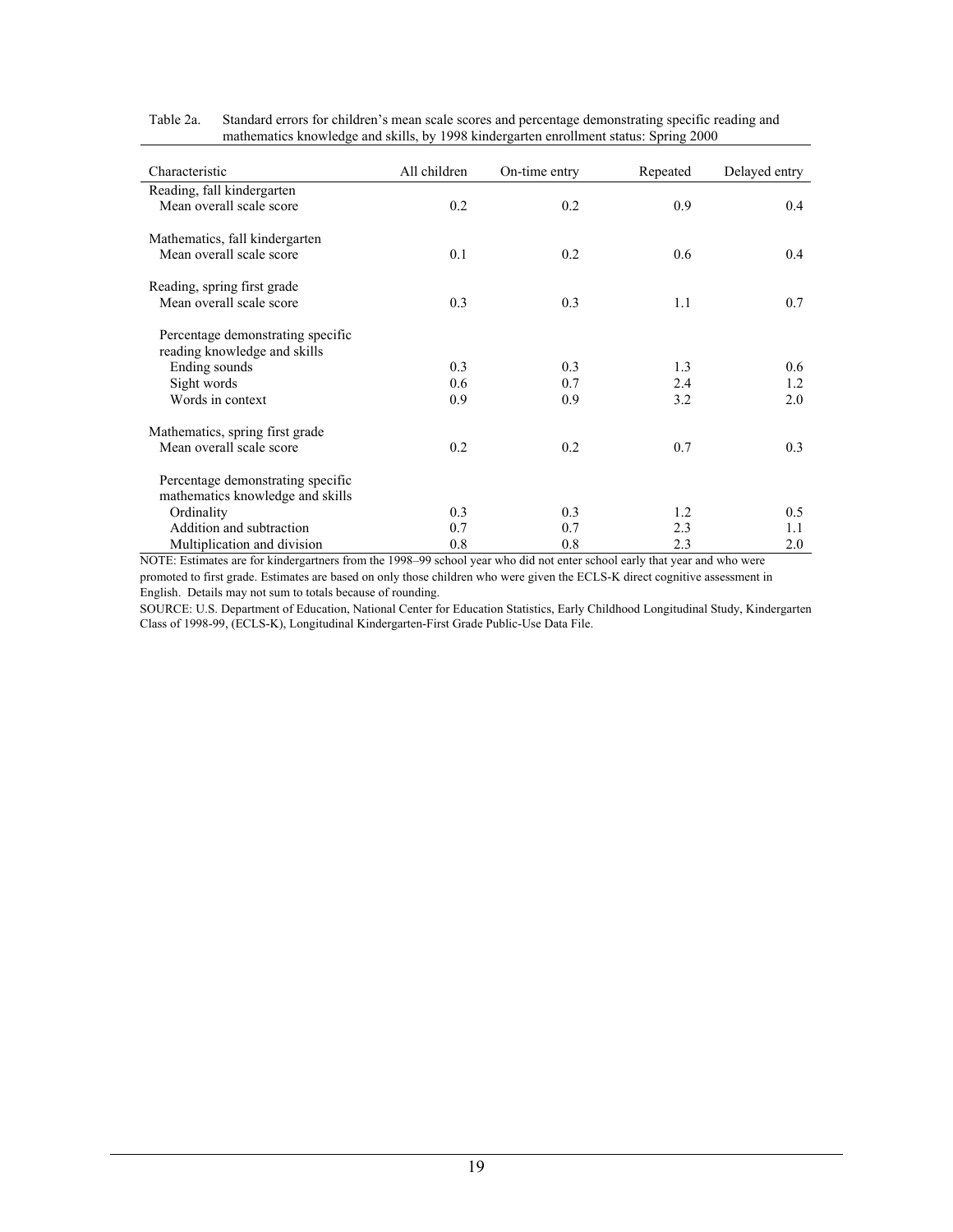|                                                   | Overall             |           |                |      |                |           | Words in       |      |
|---------------------------------------------------|---------------------|-----------|----------------|------|----------------|-----------|----------------|------|
|                                                   | reading scale score |           | Ending sounds  |      | Sight words    |           | context        |      |
|                                                   | $\overline{B}$      | <b>SE</b> | $\overline{B}$ | SE   | $\overline{B}$ | <b>SE</b> | $\overline{B}$ | SE   |
| Intercept                                         | 34.20*              | 0.86      | 82.90*         | 1.29 | 52.49*         | 2.92      | $-19.65*$      | 2.87 |
| Fall 1998 reading scale score                     | $0.86*$             | 0.02      | $0.37*$        | 0.02 | $1.13*$        | 0.05      | $2.42*$        | 0.06 |
| Sex (Male)                                        |                     |           |                |      |                |           |                |      |
| Female                                            | $0.66*$             | 0.26      | $1.39*$        | 0.31 | $3.39*$        | 0.72      | $1.50*$        | 0.90 |
| Age at 1998 kindergarten entry                    | $0.08*$             | 0.15      | $-0.24*$       | 0.18 | $-0.65*$       | 0.41      | $0.65*$        | 0.52 |
| Race/ethnicity (White)                            |                     |           |                |      |                |           |                |      |
| Black, non-Hispanic                               | $-2.68*$            | 0.45      | $-3.06*$       | 0.59 | $-7.75*$       | 1.51      | $-6.18*$       | 1.44 |
| Hispanic                                          | $0.36*$             | 0.52      | $0.17*$        | 0.55 | $-1.66*$       | 1.42      | $1.77*$        | 1.86 |
| Asian                                             | $-0.05*$            | 0.65      | $-1.12*$       | 0.61 | $-3.55*$       | 1.82      | $0.40*$        | 2.29 |
| Other, non-Hispanic                               | $-1.85*$            | 0.78      | $-3.40*$       | 1.61 | $-6.86*$       | 3.01      | $-4.79*$       | 2.06 |
| Developmental difficulty $(No)^1$                 |                     |           |                |      |                |           |                |      |
| Yes                                               | $-4.23*$            | 0.50      | $-6.34*$       | 1.23 | $-12.93*$      | 1.96      | $-10.85*$      | 1.54 |
| Family poverty status $(Not)^2$                   |                     |           |                |      |                |           |                |      |
| Below poverty threshold                           | $-2.43*$            | 0.49      | $-3.63*$       | 0.81 | $-10.76*$      | 1.66      | $-6.90*$       | 1.46 |
| Parent education                                  | $1.41*$             | 0.17      | $1.55*$        | 0.21 | $-9.61*$       | 0.53      | $4.26*$        | 0.54 |
| Preschool experience $(Yes)^3$                    |                     |           |                |      |                |           |                |      |
| No                                                | $-0.55*$            | 0.31      | $0.21*$        | 0.42 | $0.38*$        | 0.97      | $-2.30*$       | 0.79 |
| Fall 1998 kindergarten program<br>type (Half-day) |                     |           |                |      |                |           |                |      |
| Full-day                                          | $0.19*$             | 0.39      | $0.01*$        | 0.35 | $-0.14*$       | 0.85      | $1.17*$        | 1.34 |
| Enrollment status (On time)                       |                     |           |                |      |                |           |                |      |
| Repeated kindergarten                             | $-5.21*$            | 0.51      | $-4.55*$       | 1.06 | $-13.14*$      | 2.10      | $-13.79*$      | 2.19 |
| Delayed kindergarten entry                        | $0.27*$             | 0.46      | $0.06*$        | 0.62 | $-0.30*$       | 1.46      | $0.79*$        | 1.94 |

Table 3. Least squares estimates of child characteristics, family characteristics, school experiences, and 1998 kindergarten enrollment status on first grade reading knowledge and skills: Fall 1998 and spring 2000

 $*_{p<.05}$ .

† Not applicable.

<sup>1</sup>A child with a developmental difficulty is defined as one whose parents noted by first grade obtaining a diagnosis from a professional for problems related to attention, activity, communication, hearing, or sight that could not be corrected with eyeglasses. 2

<sup>2</sup>Below poverty threshold includes children whose family household income is below the federal poverty threshold in both the kindergarten and firstgrade years.

<sup>3</sup> Preschool experience was defined by children's attendance in either a center-based arrangement  $or$  in Head Start during the year prior to kindergarten.</u> NOTE: In this analysis, the overall ECLS-K kindergarten and first-grade reading scale score has a potential range of 0 to 92. The spring first grade proficiency probabilities Ending Sounds, Sight Words, and Words in Context have a potential range of 0 to 100. For categorical variables, the omitted category is presented in parenthesis in the row headers. B is the unstandardized regression coefficient. SE is the standard error of B (the unstandardized regression coefficient). Data are for kindergartners from the 1998–99 school year who did not enter school early that year and who were promoted to first grade. Estimates are based on only those children who were given the ECLS-K direct cognitive assessment in English.